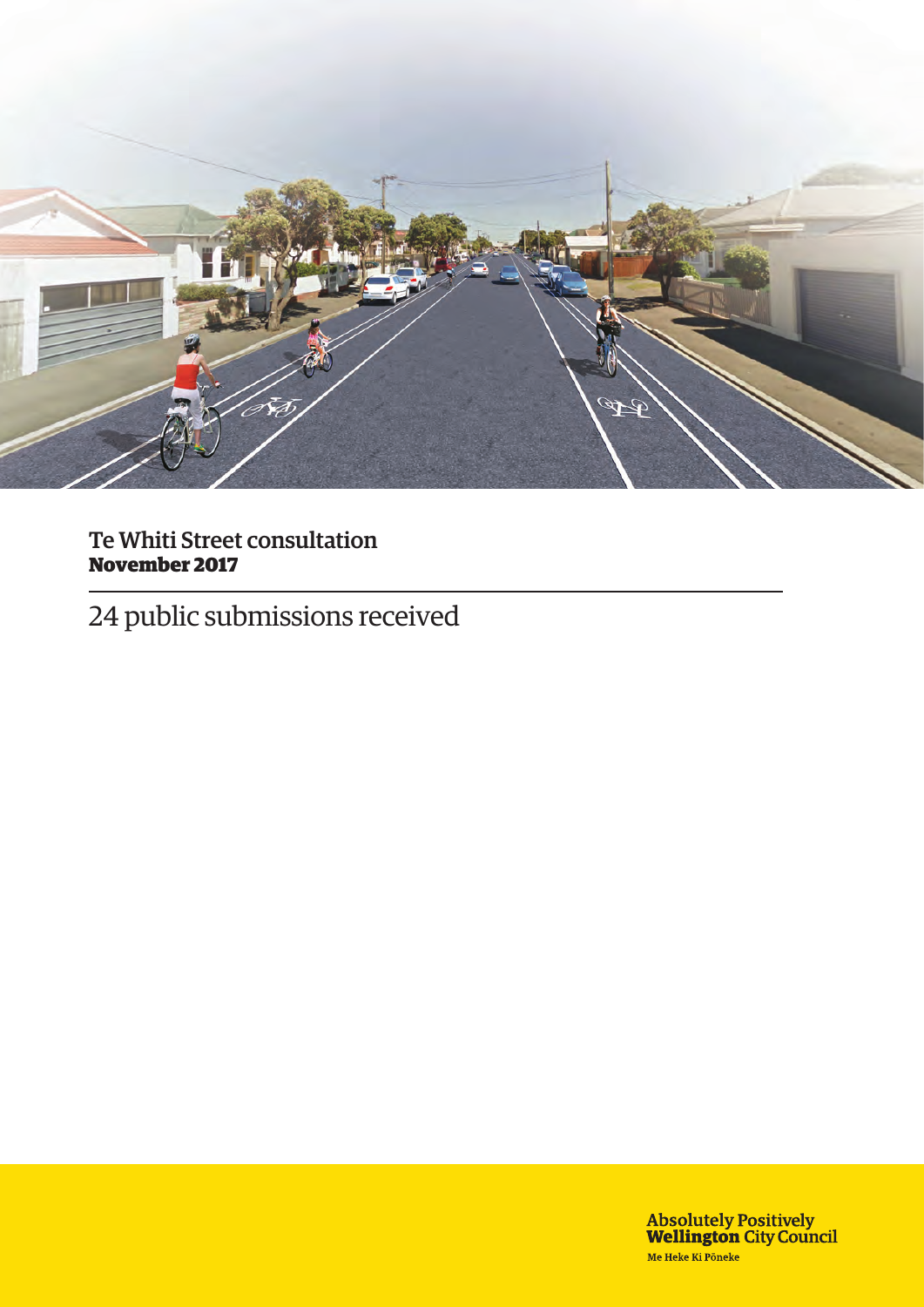| Submission     | Name                   | On behalf of:                         | Suburb                 | Page |
|----------------|------------------------|---------------------------------------|------------------------|------|
| $\mathbf{1}$   | Alastair               | Individual                            | Aro Valley             | 2    |
| $\overline{2}$ | Andrea                 | Individual                            | Miramar                | 3    |
| 3              | <b>Andrew Bartlett</b> | Individual                            | <b>Strathmore Park</b> | 4    |
| 4              | Andrew R               | Individual                            | Newtown                | 5    |
| 5              | Aaron                  | Individual                            | <b>Island Bay</b>      | 6    |
| 6              | Isabella               | Individual                            | Other                  | 7    |
| 7              | Catherine              | Individual                            | Kilbirnie              | 8    |
| 8              | Cath Blakely           | Individual                            | Vogeltown              | 9    |
| 9              | Eleanor Meecham        | Cycle Aware Wellington                | <b>Island Bay</b>      | 10   |
| 10             | Frances                | Individual                            | Strathmore Park        | 11   |
| 11             | Dan Hunt               | Individual                            | Hataitai               | 12   |
| 12             | James                  | Individual                            | Brooklyn               | 13   |
| 13             | Kit & Ken Burford      | Individual                            | Seatoun                | 14   |
| 14             | Teresa                 | Individual                            | Hataitai               | 15   |
| 15             | Dr Marion Leighton     | Doctors for Active, Safe<br>Transport | Newtown                | 16   |
| 16             | Mark Johnston          | Individual                            | Melrose                | 17   |
| 17             | Nick T                 | Individual                            | Newtown                | 18   |
| 18             | Peter                  | Individual                            | Lyall Bay              | 19   |
| 19             | Patrick Morgan         | Individual                            | Newtown                | 20   |
| 20             | Peter                  | Individual                            | Hataitai               | 21   |
| 21             | R Petherick            | Individual                            | <b>Strathmore Park</b> | 22   |
| 22             | Ron Beernink           | Individual                            | Other                  | 23   |
| 23             | Thomas O               | Individual                            | Aro Valley             | 24   |
| 24             | Vivien Ward            | Individual                            | Kilbirnie              | 25   |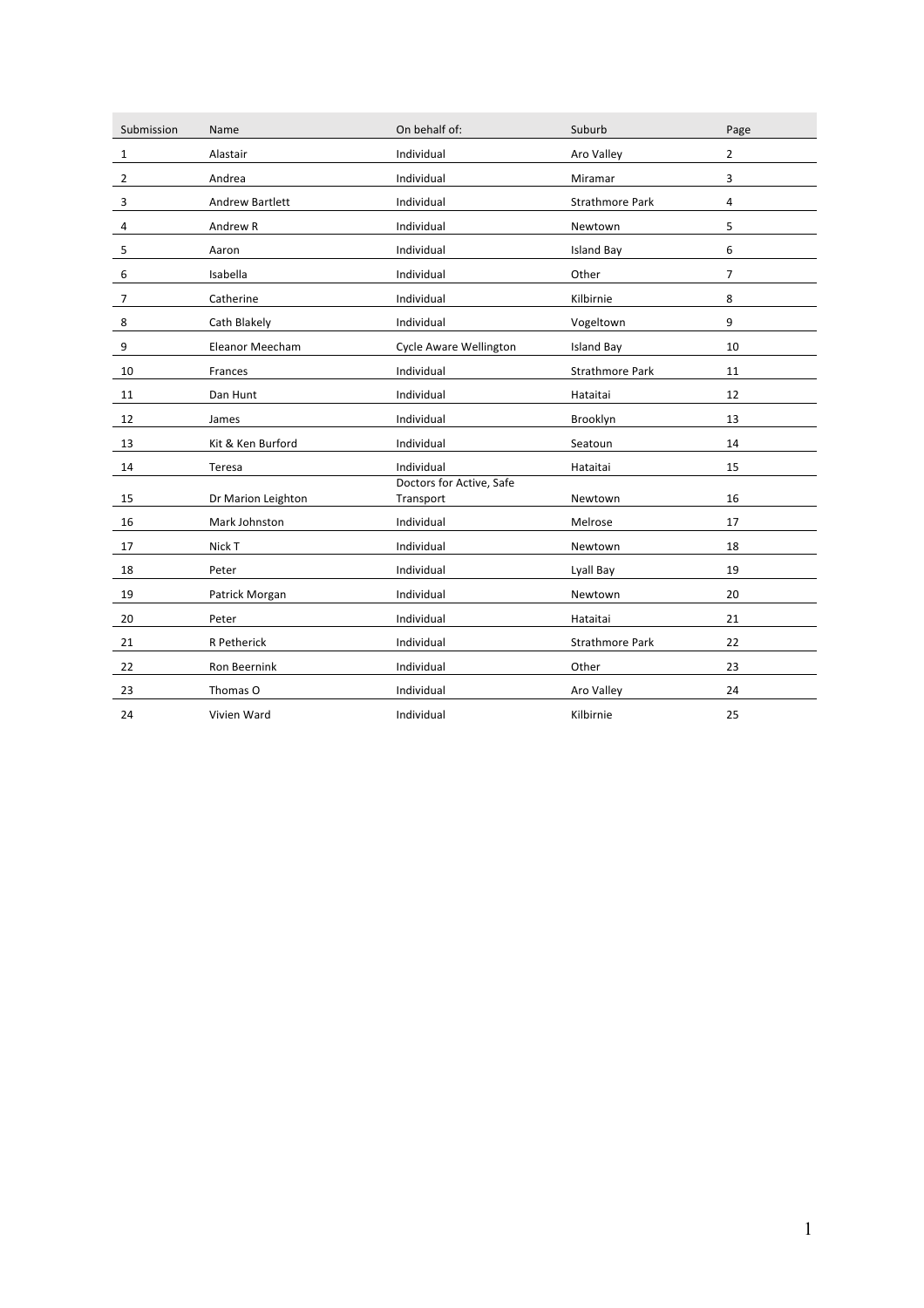| <b>NAME:</b> | <b>SUBURB:</b> | <b>ON BEHALF OF:</b> | <b>ORAL PRESENTATION:</b> |
|--------------|----------------|----------------------|---------------------------|
| Alastair     | Aro Valley     | Individual           | Not applicable            |

Overall support

Overall, do you support the proposal for bike lanes with a buffer and the associated changes on Te Whiti Street? **Yes**

Comments:

Good to see refinement of existing bike route. Think through turning provisions at the Coutts and **Rongotai intersections**

#### Network importance

How important is it to make these improvements as part of a safer city-wide cycling network?

**Important**

Comments: **Not answered**

Other comments

Are there any other comments you would like to make about the proposed changes to Te Whiti Street?

Comments: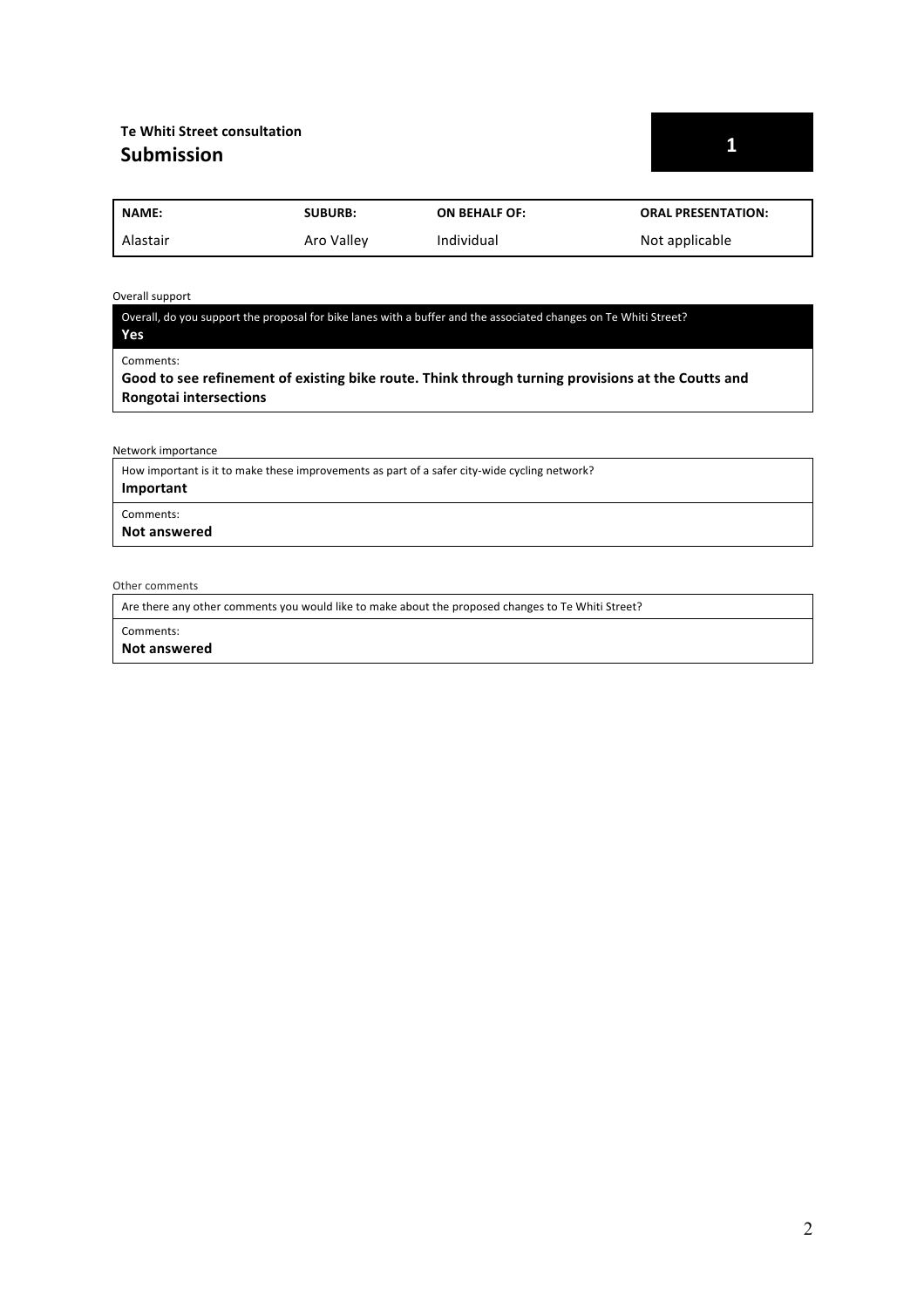# **Te Whiti Street consultation Submission 2**<br>**2**<br>**Submission**

| <b>NAME:</b> | <b>SUBURB:</b> | <b>ON BEHALF OF:</b> | <b>ORAL PRESENTATION:</b> |
|--------------|----------------|----------------------|---------------------------|
| Andrea       | Miramar        | Individual           | Not applicable            |

Overall support

Overall, do you support the proposal for bike lanes with a buffer and the associated changes on Te Whiti Street? **Yes, but with changes** 

Comments:

Useful changes however I agree the intersections are most important and need to maintain visibility for **cyclists.** 

#### Network importance

How important is it to make these improvements as part of a safer city-wide cycling network?

**Important**

Comments: **Not answered**

Other comments

Are there any other comments you would like to make about the proposed changes to Te Whiti Street?

Comments: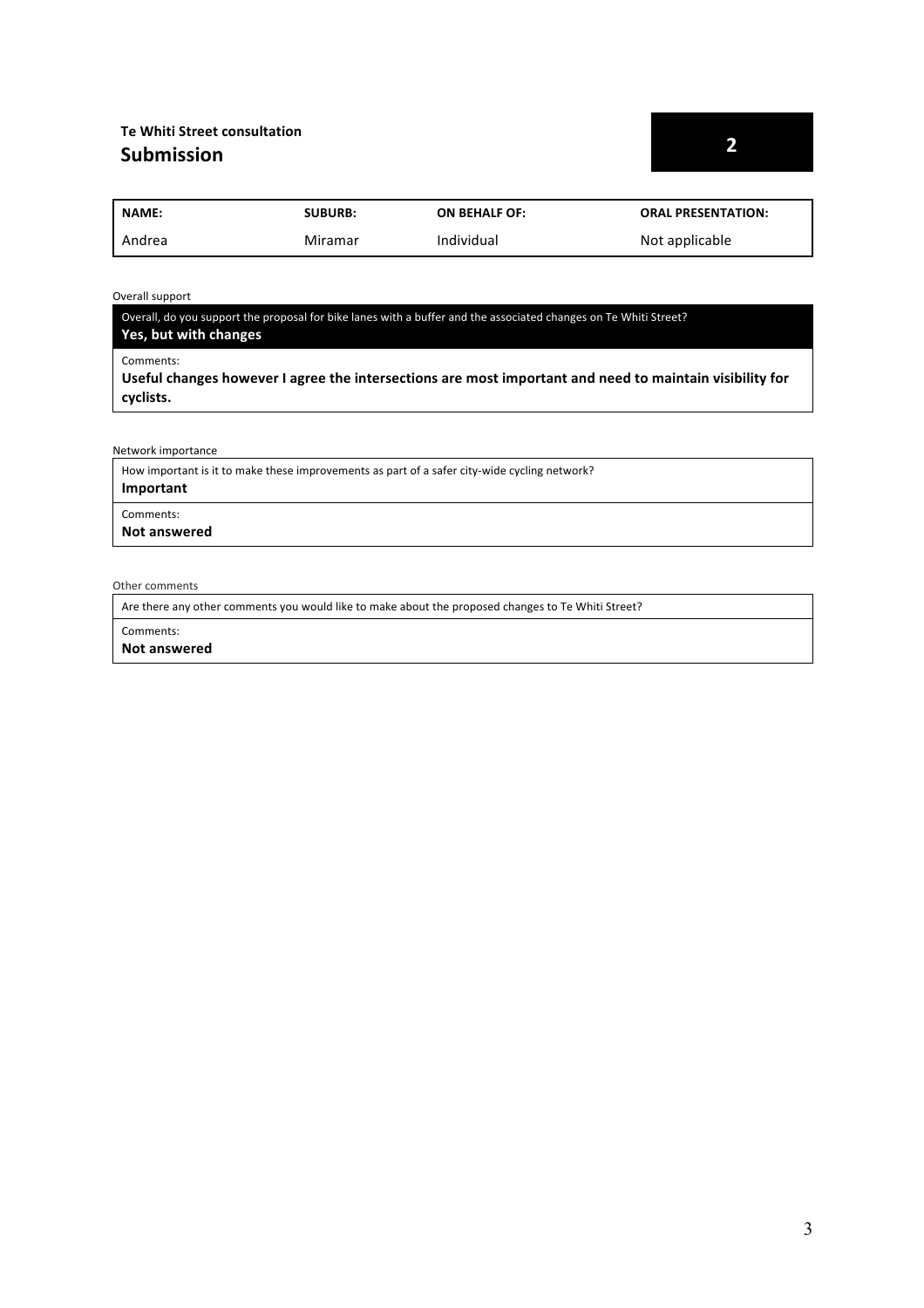| <b>NAME:</b>    | <b>SUBURB:</b>  | <b>ON BEHALF OF:</b> | <b>ORAL PRESENTATION:</b> |
|-----------------|-----------------|----------------------|---------------------------|
| Andrew Bartlett | Strathmore Park | Individual           | Not applicable            |

Overall support

Overall, do you support the proposal for bike lanes with a buffer and the associated changes on Te Whiti Street? Yes, but with changes

#### Comments:

This is a quiet street and it works OK as is, so this will be a small but useful improvement. However, as mentioned in another comment, if people on bikes are going to be next to cars enterence treatments and a slower speed limit would be very worthwhile. The streets at each end are the bigger issue, with both **crossings unprotected..**

Network importance

How important is it to make these improvements as part of a safer city-wide cycling network?

**Very important**

Comments:

This is a vital connection on the city-to-airport route and should be held to the same high standard the rest of the route is now obtaining.

Other comments

Are there any other comments you would like to make about the proposed changes to Te Whiti Street?

Comments: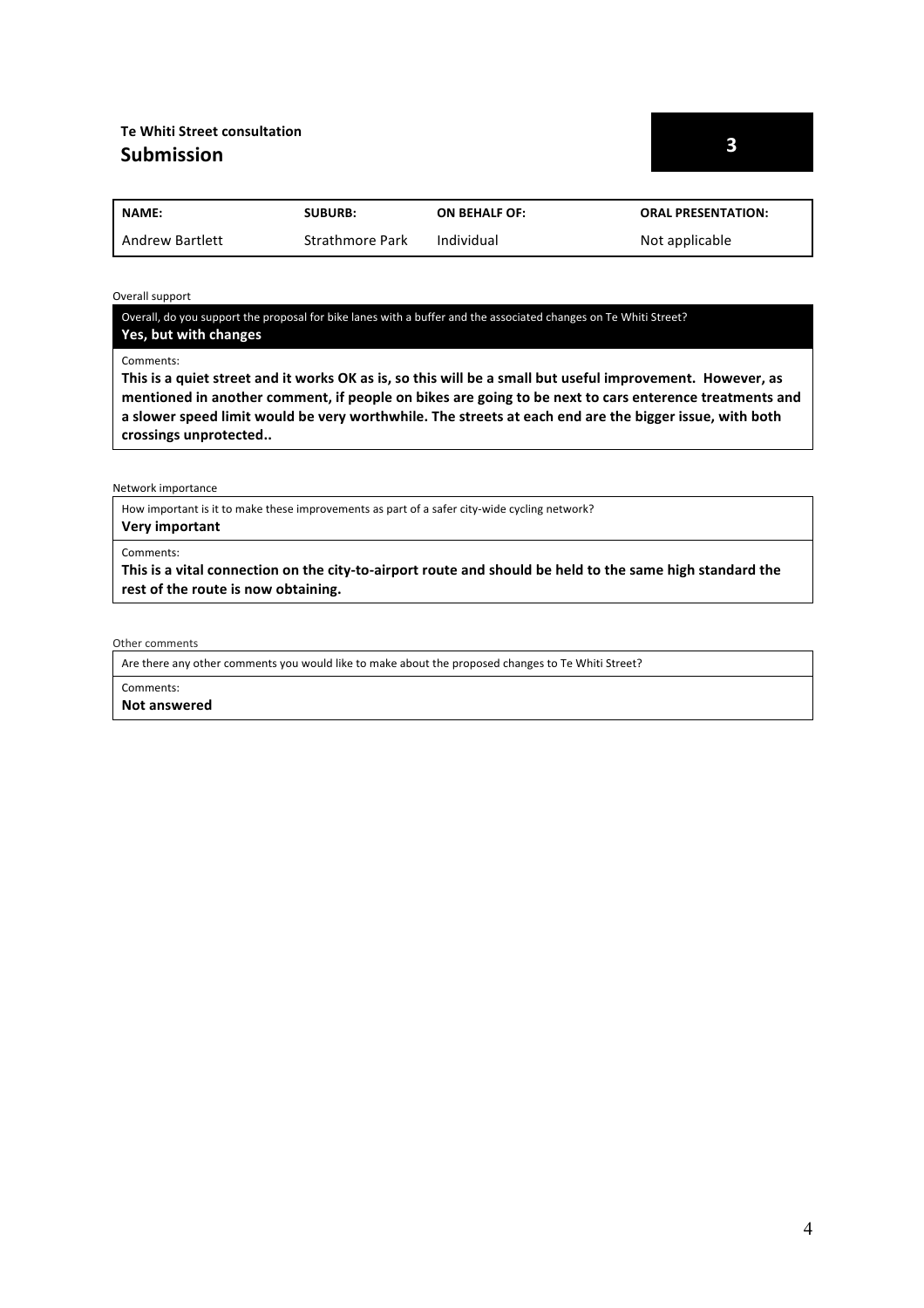| <b>NAME:</b> | <b>SUBURB:</b> | <b>ON BEHALF OF:</b> | <b>ORAL PRESENTATION:</b> |
|--------------|----------------|----------------------|---------------------------|
| Andrew R     | Newtown        | Individual           | Not applicable            |

Overall support

Overall, do you support the proposal for bike lanes with a buffer and the associated changes on Te Whiti Street? **Yes**

Comments:

Turning into it while on a bike from either end could still be challenging. What can be done to improve **that?**

#### Network importance

How important is it to make these improvements as part of a safer city-wide cycling network?

**Important**

Comments: **Not answered**

Other comments

Are there any other comments you would like to make about the proposed changes to Te Whiti Street?

Comments: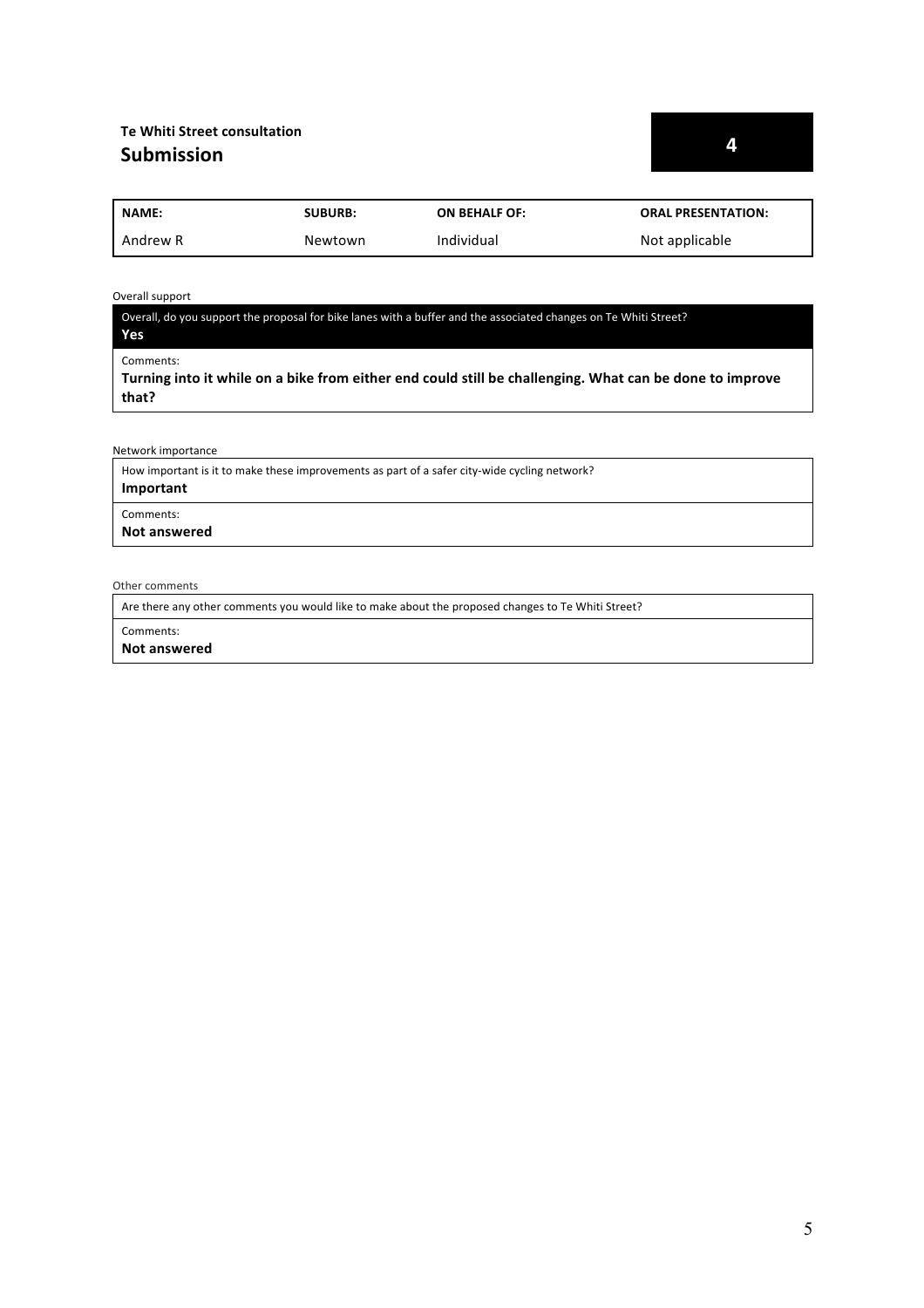| <b>NAME:</b> | <b>SUBURB:</b> | <b>ON BEHALF OF:</b> | <b>ORAL PRESENTATION:</b> |
|--------------|----------------|----------------------|---------------------------|
| Aaron        | Island Bay     | Individual           | Not applicable            |

Overall support

Overall, do you support the proposal for bike lanes with a buffer and the associated changes on Te Whiti Street? **Yes, but with changes** 

Comments:

Should be kerbside cycleways here as it is a very important route which also connects 2 separated **cycleways** 

#### Network importance

How important is it to make these improvements as part of a safer city-wide cycling network?

**Very important**

Comments:

**Not answered** 

#### Other comments

Are there any other comments you would like to make about the proposed changes to Te Whiti Street?

Comments:

Should be separated and kerbside, not roadside, for increased safety for new users and to be easier for **new and beginner cyclists**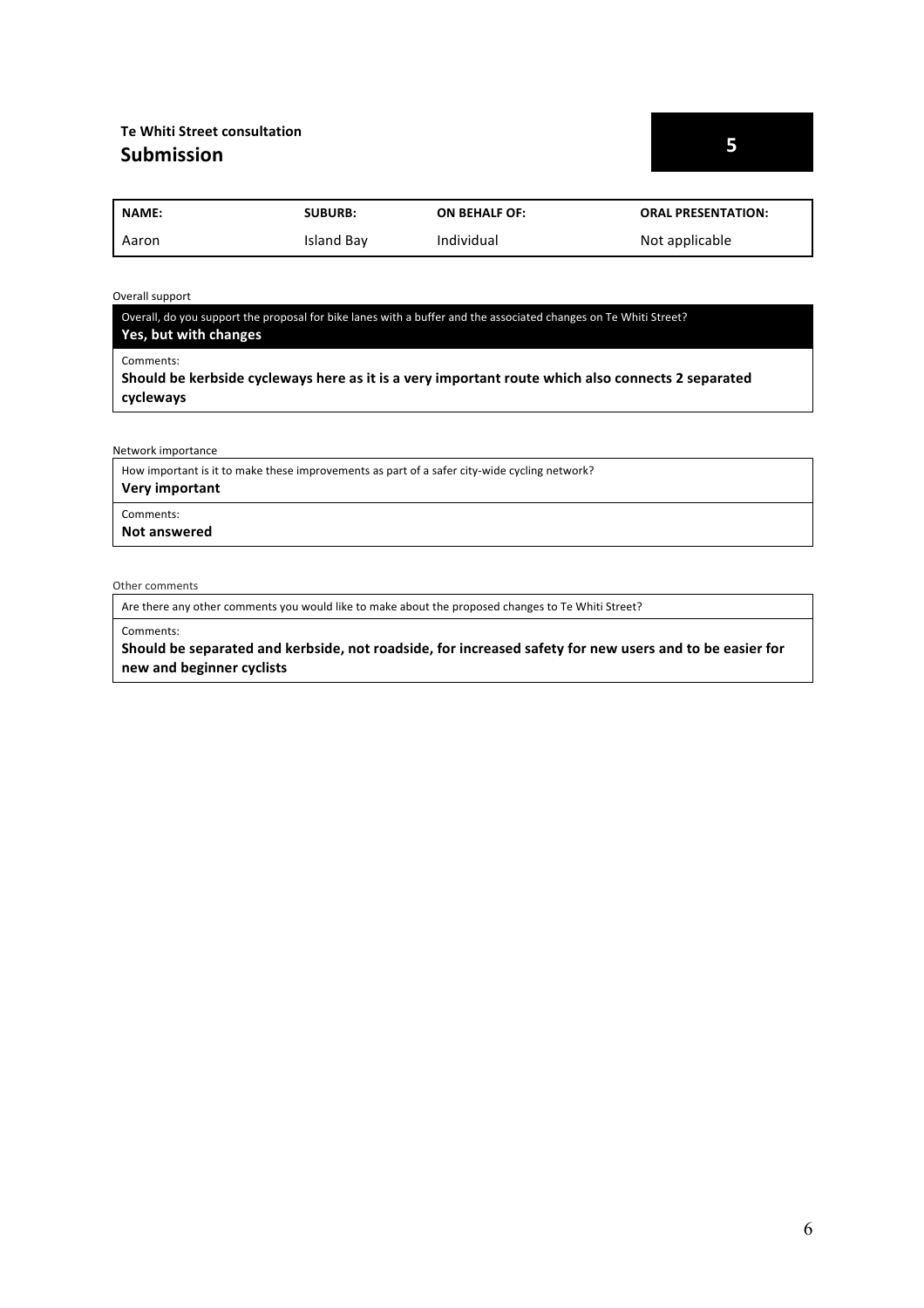| <b>NAME:</b> | <b>SUBURB:</b> | <b>ON BEHALF OF:</b> | <b>ORAL PRESENTATION:</b> |
|--------------|----------------|----------------------|---------------------------|
| Isabella     | Other          | Individual           | Not applicable            |

Overall support

Overall, do you support the proposal for bike lanes with a buffer and the associated changes on Te Whiti Street?

**Yes**

Comments:

This is probably a goo d candidate for a greenway, but hey. At least there's a buffer...

Network importance

How important is it to make these improvements as part of a safer city-wide cycling network?

**Important**

Comments:

**Not answered** 

Other comments

Are there any other comments you would like to make about the proposed changes to Te Whiti Street?

Comments: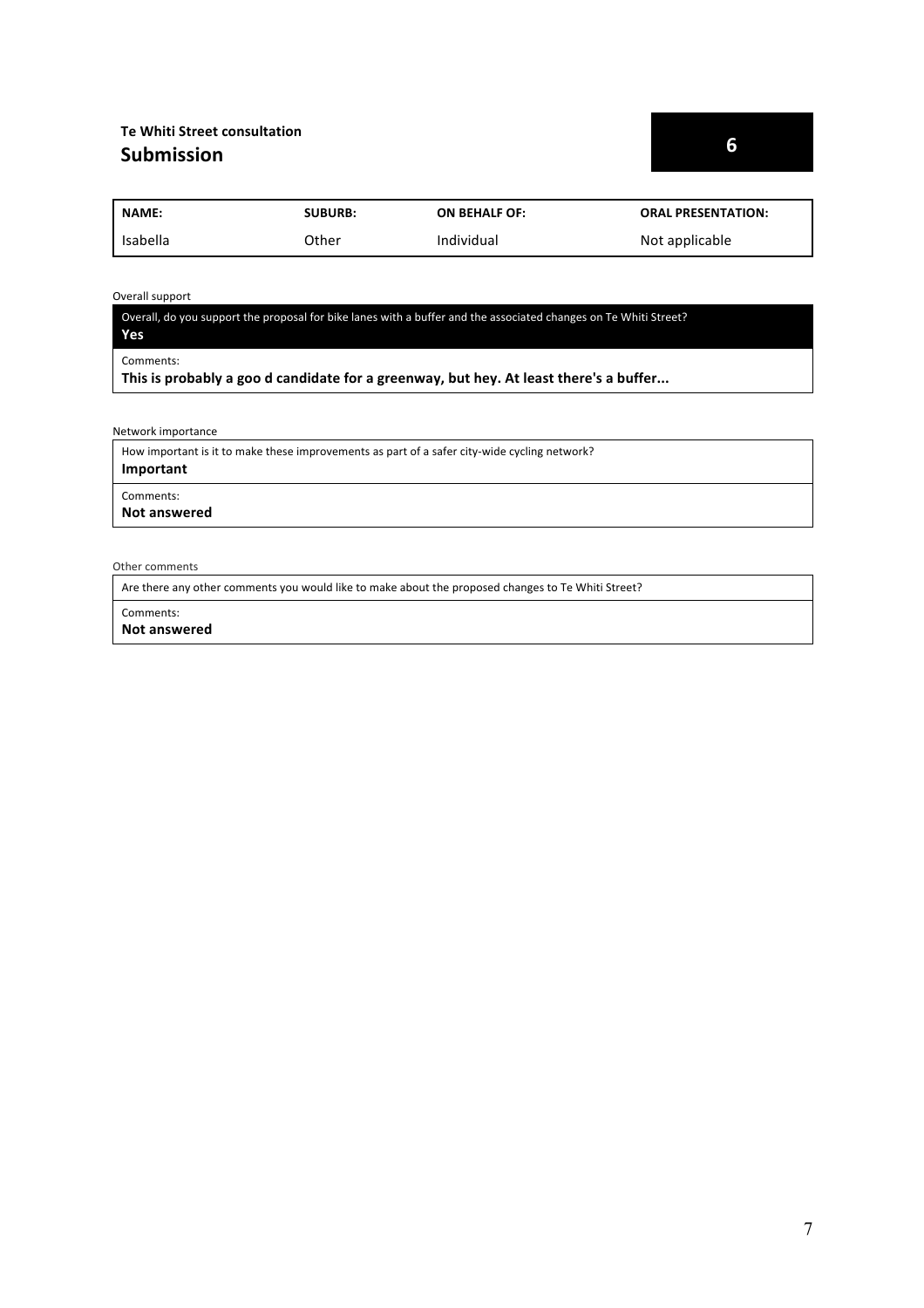# **Te Whiti Street consultation Submission 7**<br>**Submission**

| <b>NAME:</b> | <b>SUBURB:</b> | <b>ON BEHALF OF:</b> | <b>ORAL PRESENTATION:</b> |
|--------------|----------------|----------------------|---------------------------|
| Catherine    | Kilbirnie      | Individual           | Not applicable            |

Overall support

Overall, do you support the proposal for bike lanes with a buffer and the associated changes on Te Whiti Street? **No**

Comments:

Not necessary. Rarely used now. Cyclists choose their own routes. Or are you going to make it compulsory for cyclists to use the cycleways and stay off other roads?

Network importance

How important is it to make these improvements as part of a safer city-wide cycling network?

**Not important** 

Comments:

**Not answered**

Other comments

Are there any other comments you would like to make about the proposed changes to Te Whiti Street?

Comments: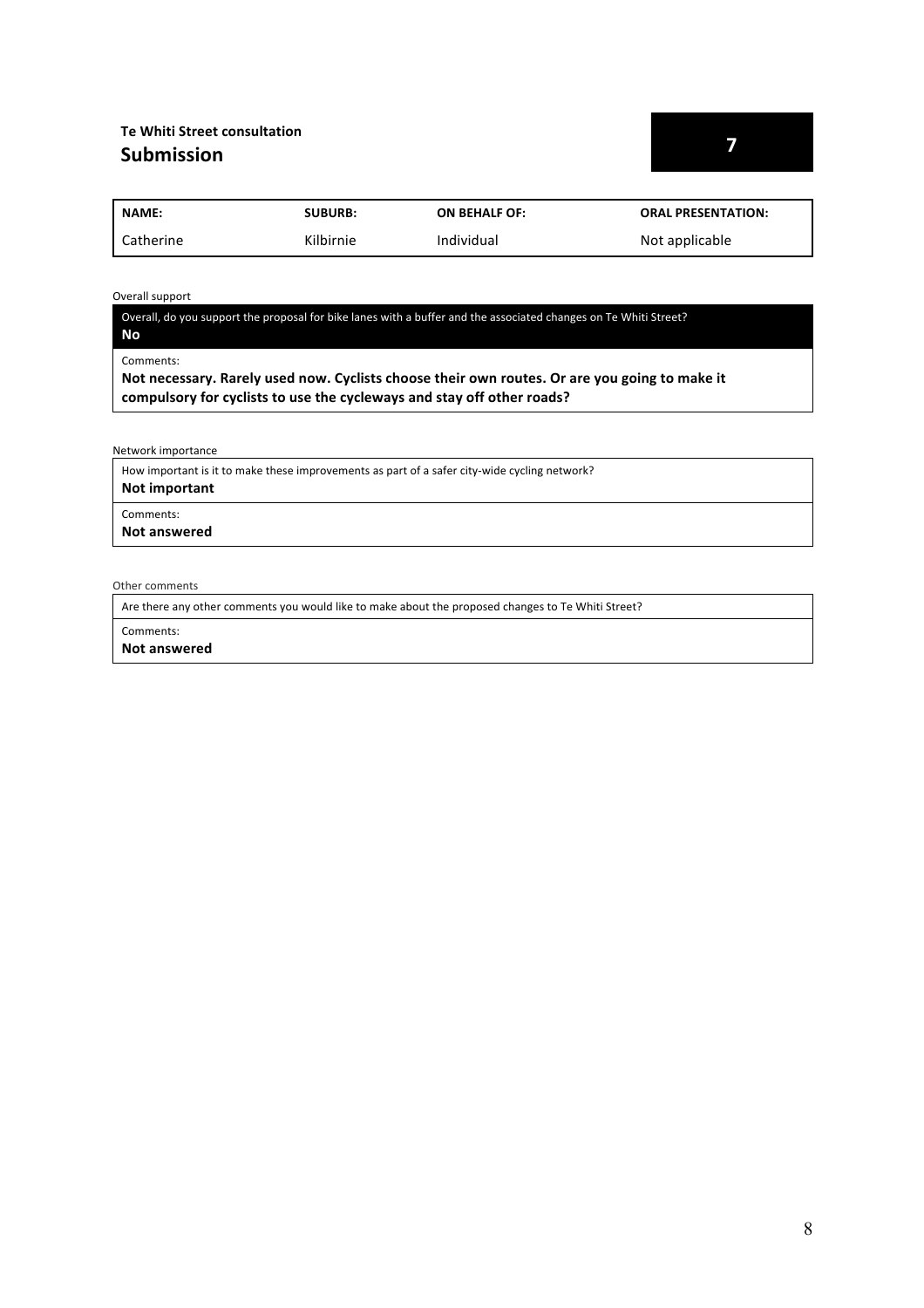| <b>NAME:</b> | <b>SUBURB:</b> | ON BEHALF OF: | <b>ORAL PRESENTATION:</b> |
|--------------|----------------|---------------|---------------------------|
| Cath Blakely | Vogeltown      | Individual    | Not applicable            |

Overall support

Overall, do you support the proposal for bike lanes with a buffer and the associated changes on Te Whiti Street? **Yes** Comments:

**Not answered** 

Network importance

How important is it to make these improvements as part of a safer city-wide cycling network?

**Very important**

Comments:

**Not answered** 

Other comments

Are there any other comments you would like to make about the proposed changes to Te Whiti Street?

Comments: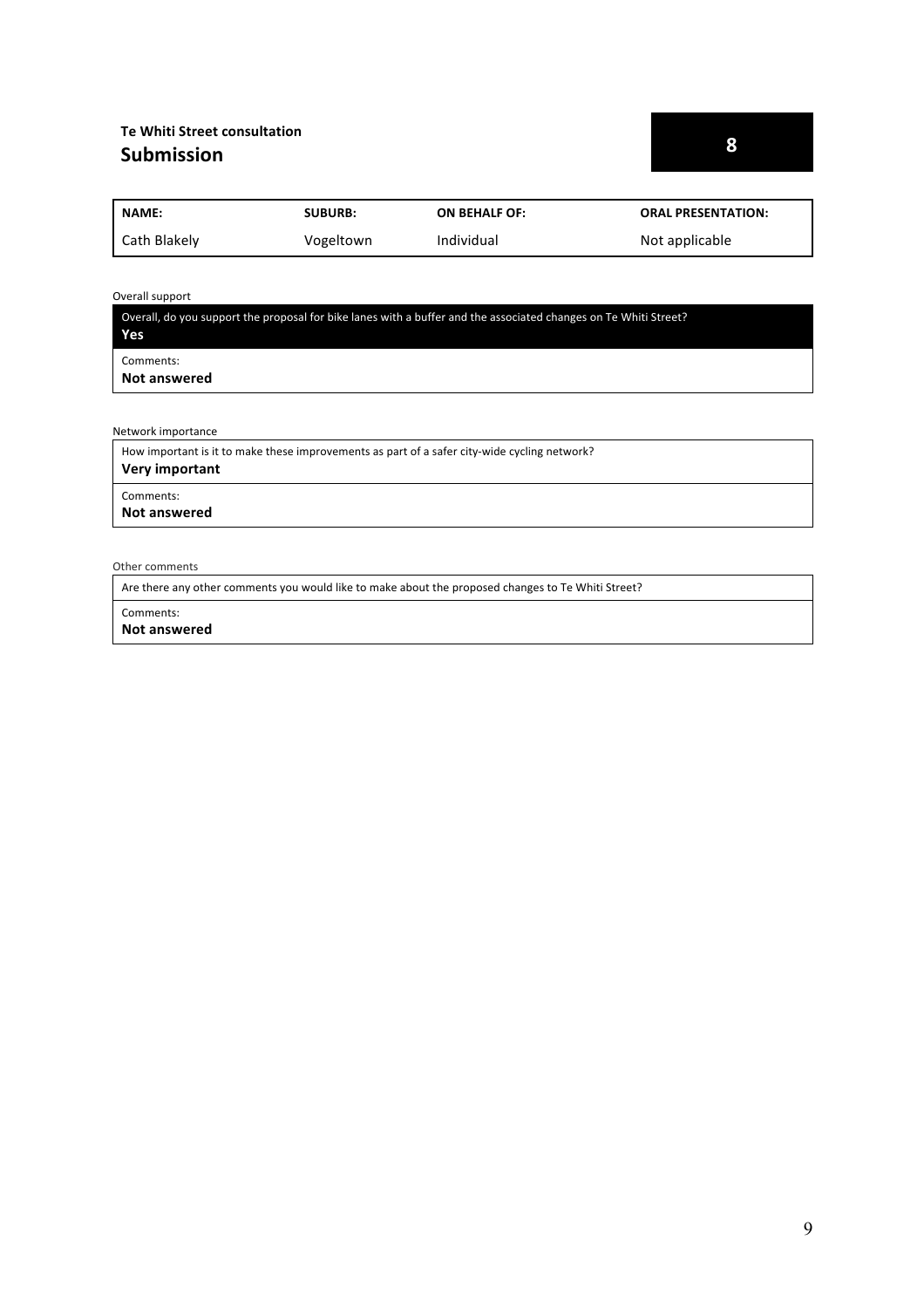| <b>NAME:</b>    | <b>SUBURB:</b> | <b>ON BEHALF OF:</b>   | <b>ORAL PRESENTATION:</b> |
|-----------------|----------------|------------------------|---------------------------|
| Eleanor Meecham | Island Bay     | Cycle Aware Wellington | Not applicable            |

#### Overall support

Overall, do you support the proposal for bike lanes with a buffer and the associated changes on Te Whiti Street? Yes, but with changes

#### Comments:

We still think you need to do more to Te Whiti Street to make it into a 'quiet street'. Painted on-road cycle lanes alone are not enough to make this road suitable for children cycling to school. You also need to engineer the street to lower traffic volume and speed. We recommend adding bollards half way along Te Whiti to make it a through-route for biking and walking only. This route and Yule Street would be perfect for this treatment as both are easily accessible from both ends. Any inconvenience for residents would be offset by the quieter, more desirable streetscape. Even if you can't add bollards, use the same treatment as on Coromandel Street in Newtown to slow traffic and indicate that this is not a fast throughroute. Create a 'gateway' at each end of the street to tighten corners and stop cars sweeping round them. Add built-out kerbs, raised tables, and planting. With a little creativity, you could make this street much more pleasant overall.

#### Network importance

How important is it to make these improvements as part of a safer city-wide cycling network?

**Very important**

Comments:

**Not answered**

Other comments

Are there any other comments you would like to make about the proposed changes to Te Whiti Street?

Comments: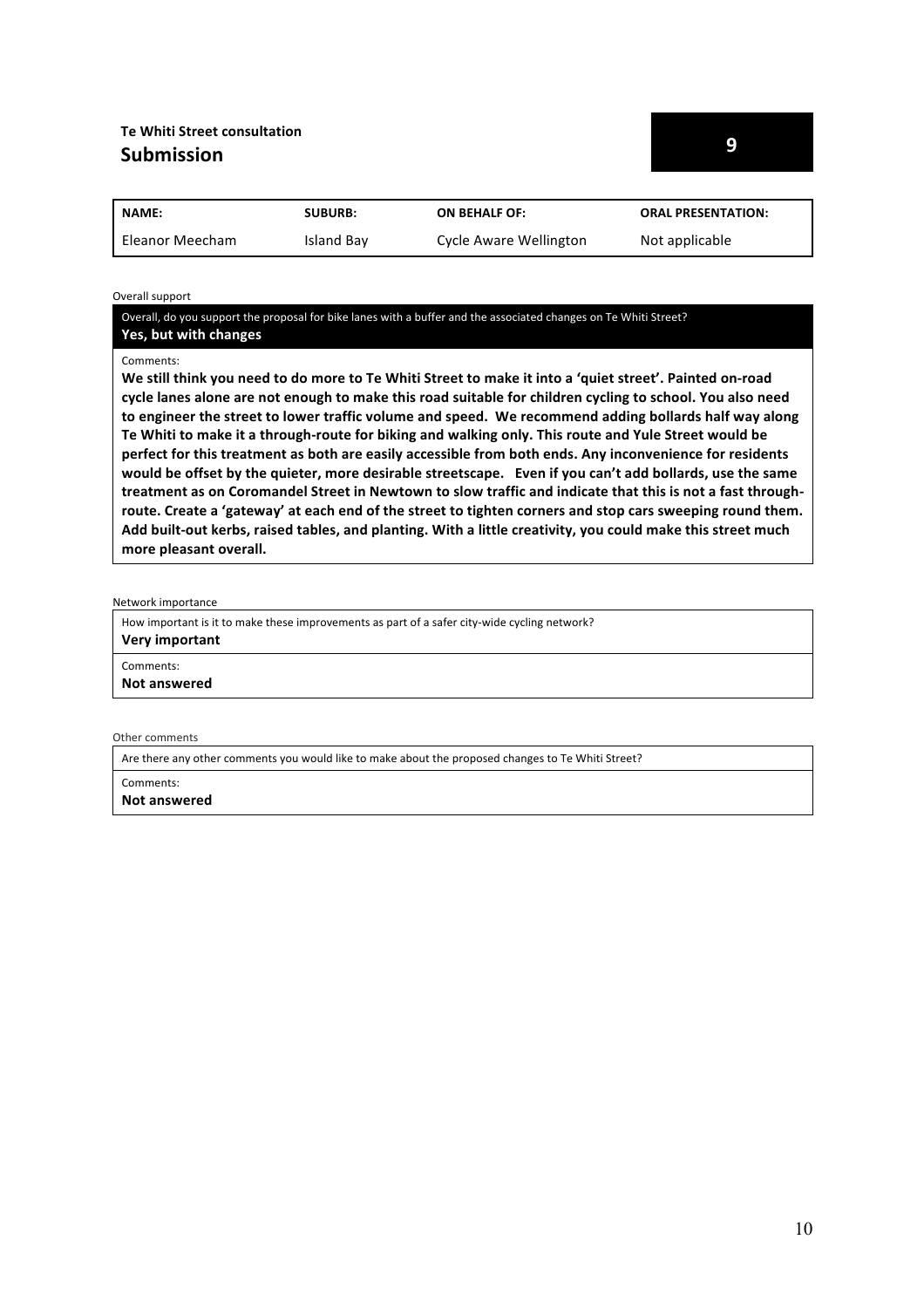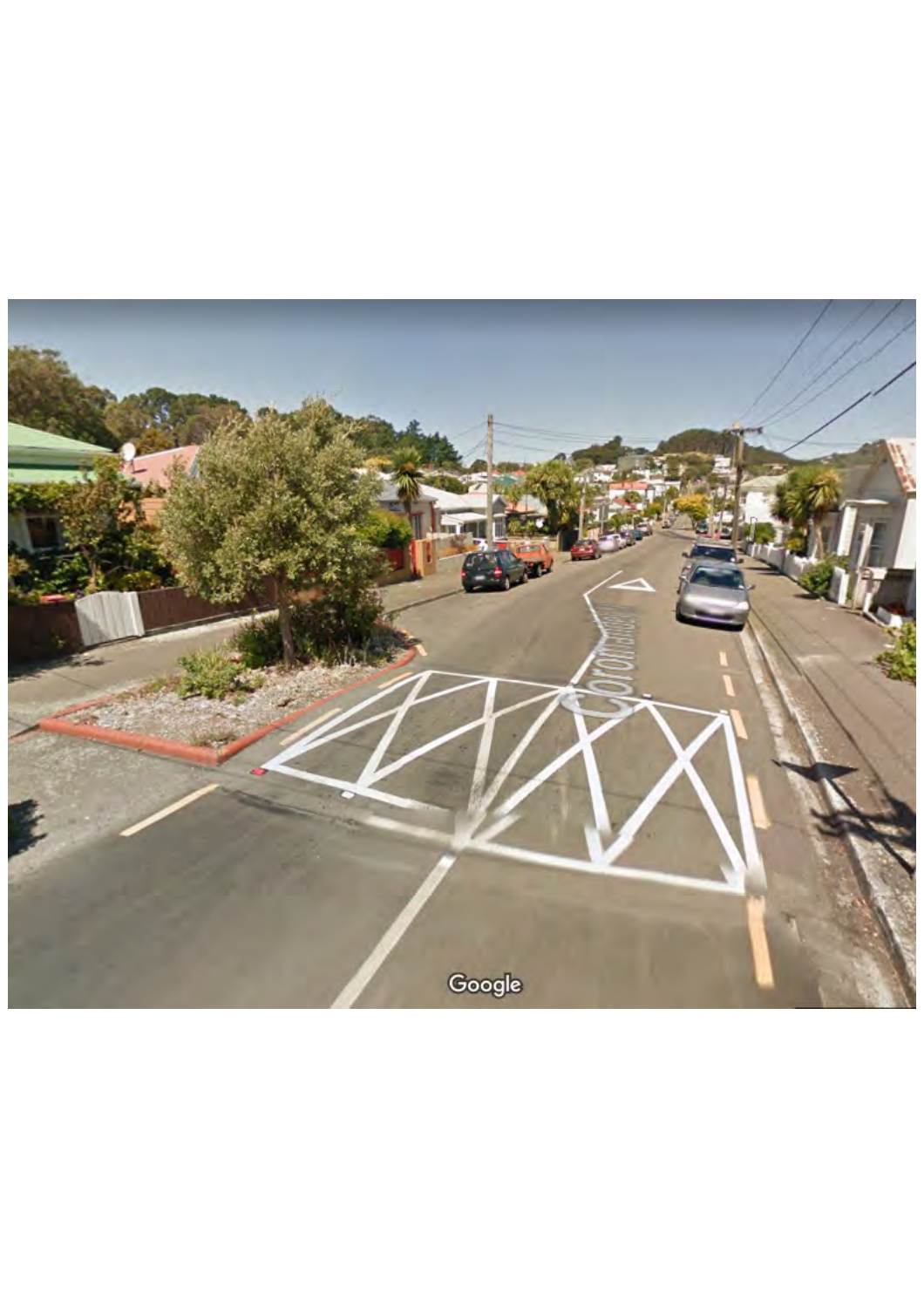| <b>NAME:</b> | <b>SUBURB:</b>  | ON BEHALF OF: | <b>ORAL PRESENTATION:</b> |
|--------------|-----------------|---------------|---------------------------|
| Frances      | Strathmore Park | Individual    | Not applicable            |

Overall support

Overall, do you support the proposal for bike lanes with a buffer and the associated changes on Te Whiti Street?

**Yes**

Comments:

Great idea but please make the cycle ways much more visible than in the images using different colours.

Network importance

How important is it to make these improvements as part of a safer city-wide cycling network?

**Very important**

Comments:

**Not answered** 

Other comments

Are there any other comments you would like to make about the proposed changes to Te Whiti Street?

Comments: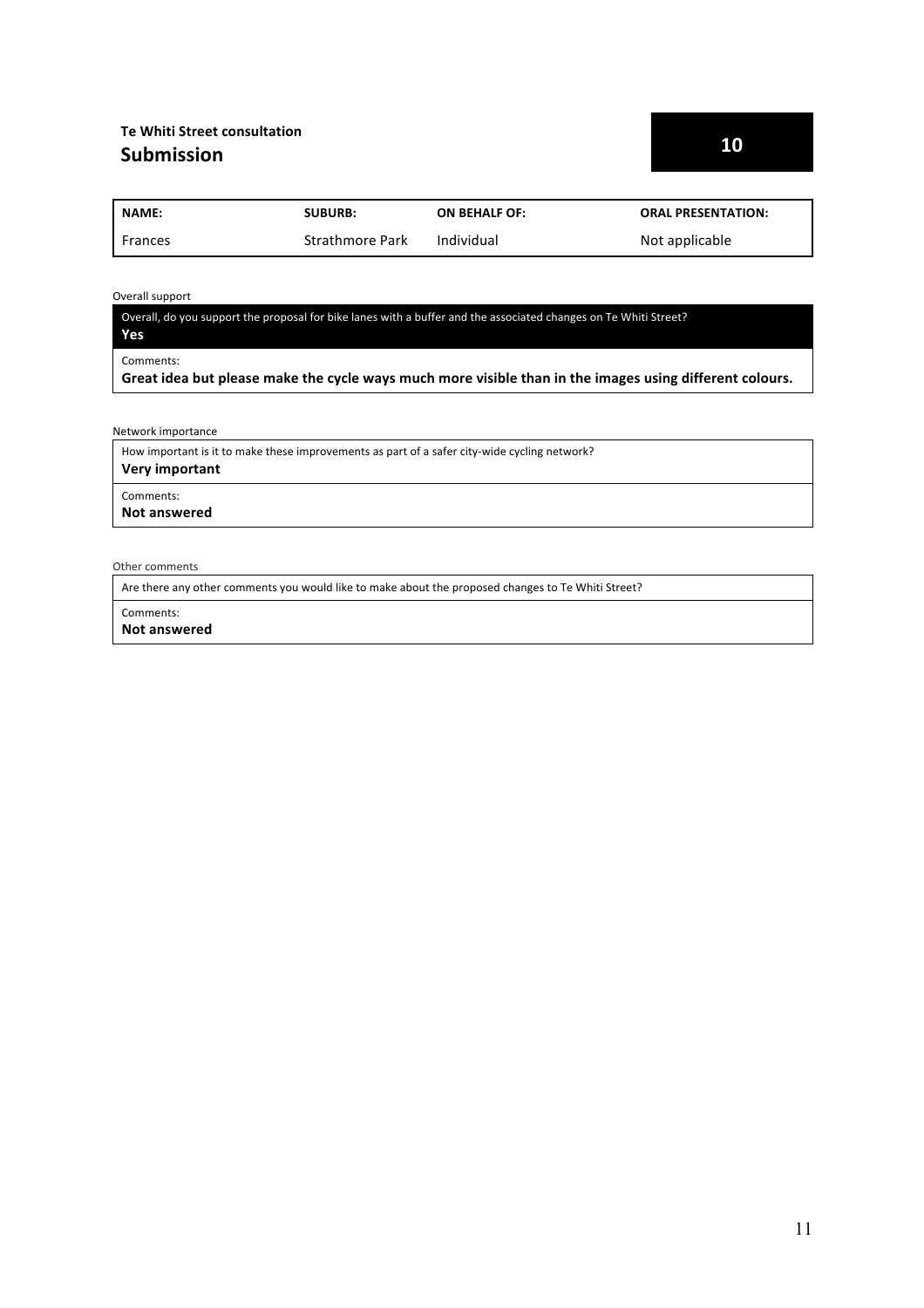| <b>NAME:</b> | <b>SUBURB:</b> | <b>ON BEHALF OF:</b> | <b>ORAL PRESENTATION:</b> |
|--------------|----------------|----------------------|---------------------------|
| Dan Hunt     | Hataitai       | Individual           | Not applicable            |

Overall support

Overall, do you support the proposal for bike lanes with a buffer and the associated changes on Te Whiti Street? **Yes** Comments: **Not answered** 

Network importance

How important is it to make these improvements as part of a safer city-wide cycling network?

**Very important**

Comments:

**Not answered** 

Other comments

Are there any other comments you would like to make about the proposed changes to Te Whiti Street?

Comments: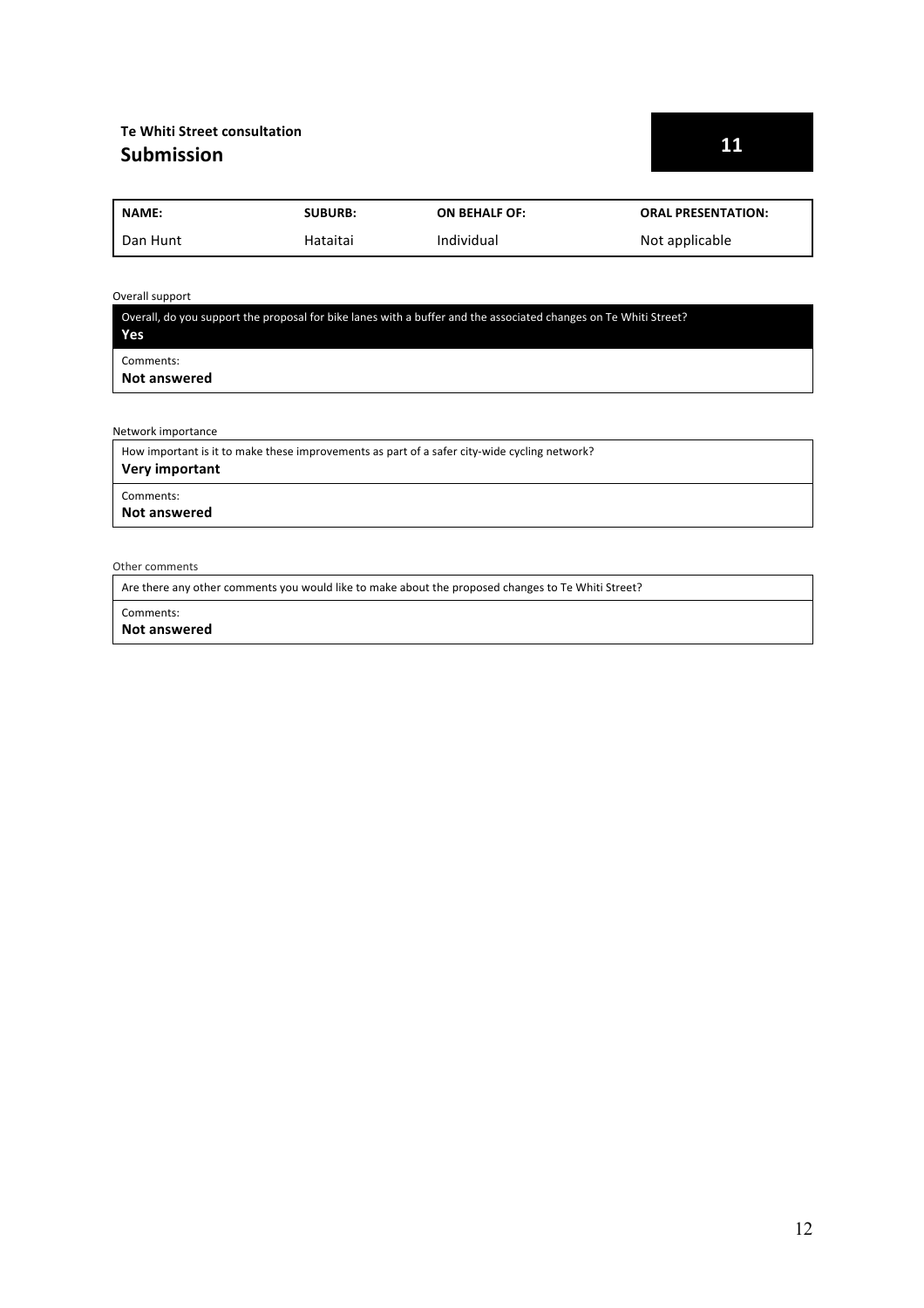| <b>NAME:</b> | <b>SUBURB:</b>  | <b>ON BEHALF OF:</b> | <b>ORAL PRESENTATION:</b> |
|--------------|-----------------|----------------------|---------------------------|
| James        | <b>Brooklyn</b> | Individual           | Not applicable            |

Overall support

Overall, do you support the proposal for bike lanes with a buffer and the associated changes on Te Whiti Street? Yes, but with changes

Comments:

This street is an important cycling link. Please make more changes to slow or reduce traffic if not protecting the bike lane - these can also improve the street for residents. For example, 'gateway treatments' to indicate you are entering a slower speed area, and traffic calming or filtering.

Network importance

How important is it to make these improvements as part of a safer city-wide cycling network?

**Very important**

Comments: **Not answered** 

Other comments

Are there any other comments you would like to make about the proposed changes to Te Whiti Street?

Comments: **Not answered**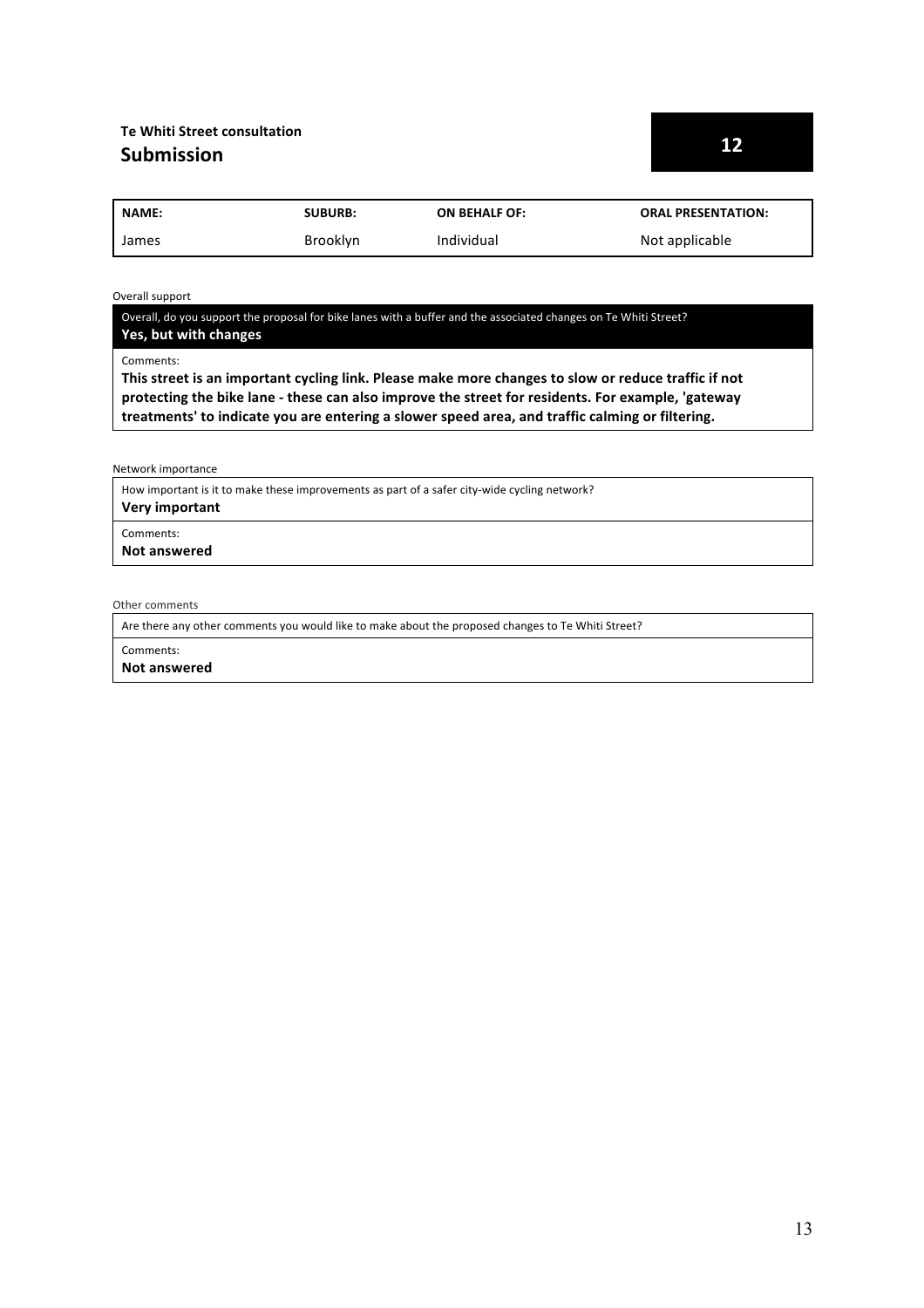# **Te Whiti Street consultation Submission 13**<br>**Submission 13**

| <b>NAME:</b>      | <b>SUBURB:</b> | ON BEHALF OF: | <b>ORAL PRESENTATION:</b> |
|-------------------|----------------|---------------|---------------------------|
| Kit & Ken Burford | Seatoun        | Individual    | Not applicable            |

Overall support

Overall, do you support the proposal for bike lanes with a buffer and the associated changes on Te Whiti Street? **Yes** Comments:

**No**

Network importance

How important is it to make these improvements as part of a safer city-wide cycling network?

#### **Moderately important**

Comments:

**No**

#### Other comments

Are there any other comments you would like to make about the proposed changes to Te Whiti Street?

Comments: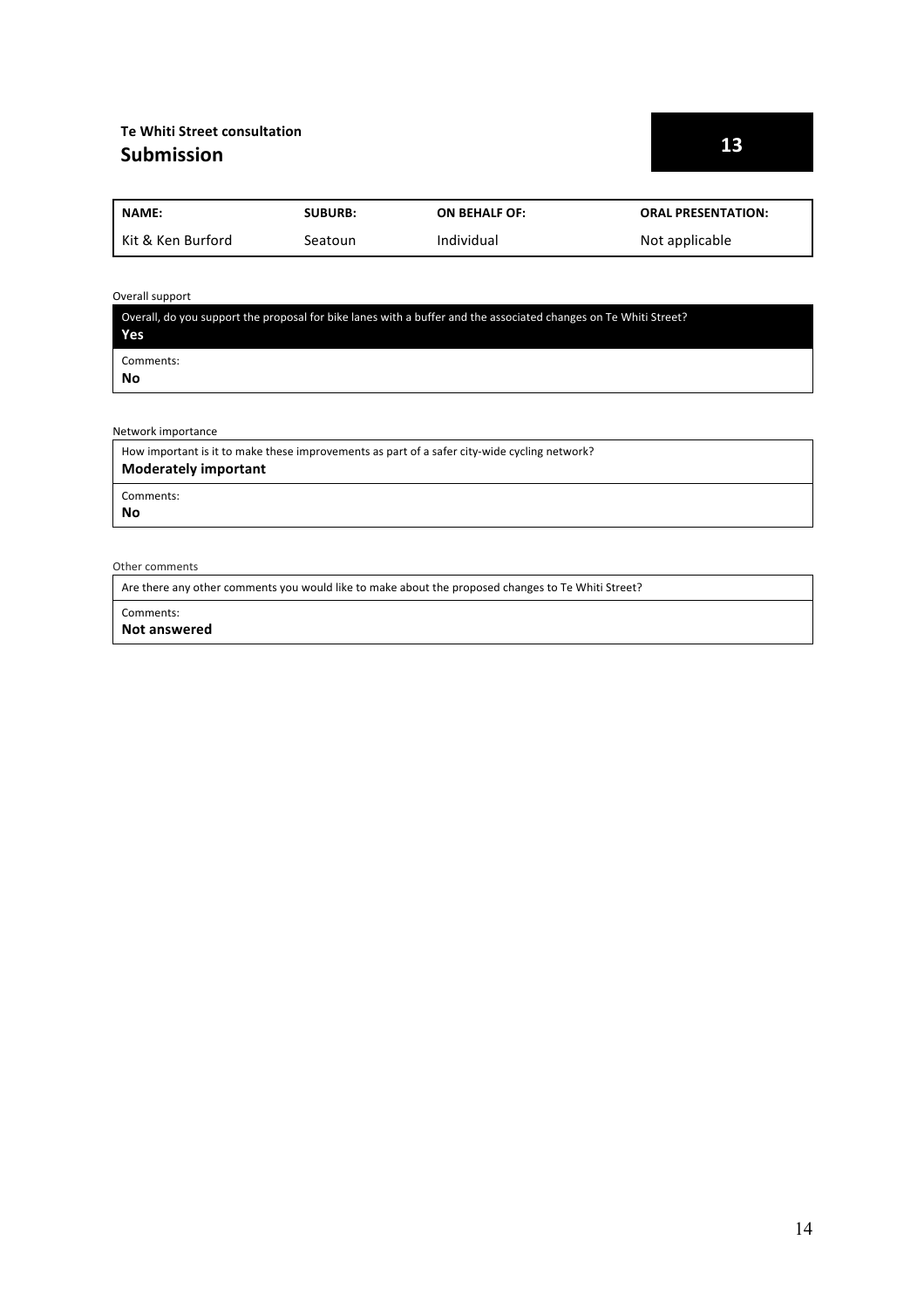| <b>NAME:</b> | <b>SUBURB:</b> | <b>ON BEHALF OF:</b> | <b>ORAL PRESENTATION:</b> |
|--------------|----------------|----------------------|---------------------------|
| Teresa       | Hataitai       | Individual           | Not applicable            |

Overall support

Overall, do you support the proposal for bike lanes with a buffer and the associated changes on Te Whiti Street? **Yes**

Comments:

This is an excellent improvement to an existing well-used cycle way. The addition of a car door buffer is very useful. My only wondering is more to do with the entrance from the west-east side of Rongotai Road. Currently I would cycle along the road parallel to rongotai road, cut through the alleyway then cross both sides of the street. What consideration has been made on Rongotai road to make that pathway clearer? Green paint? other markings?

Network importance

How important is it to make these improvements as part of a safer city-wide cycling network? **Very important**

Comments:

Great to see a network of cyclepaths being created in the eastern suburbs.

Other comments

Are there any other comments you would like to make about the proposed changes to Te Whiti Street?

Comments: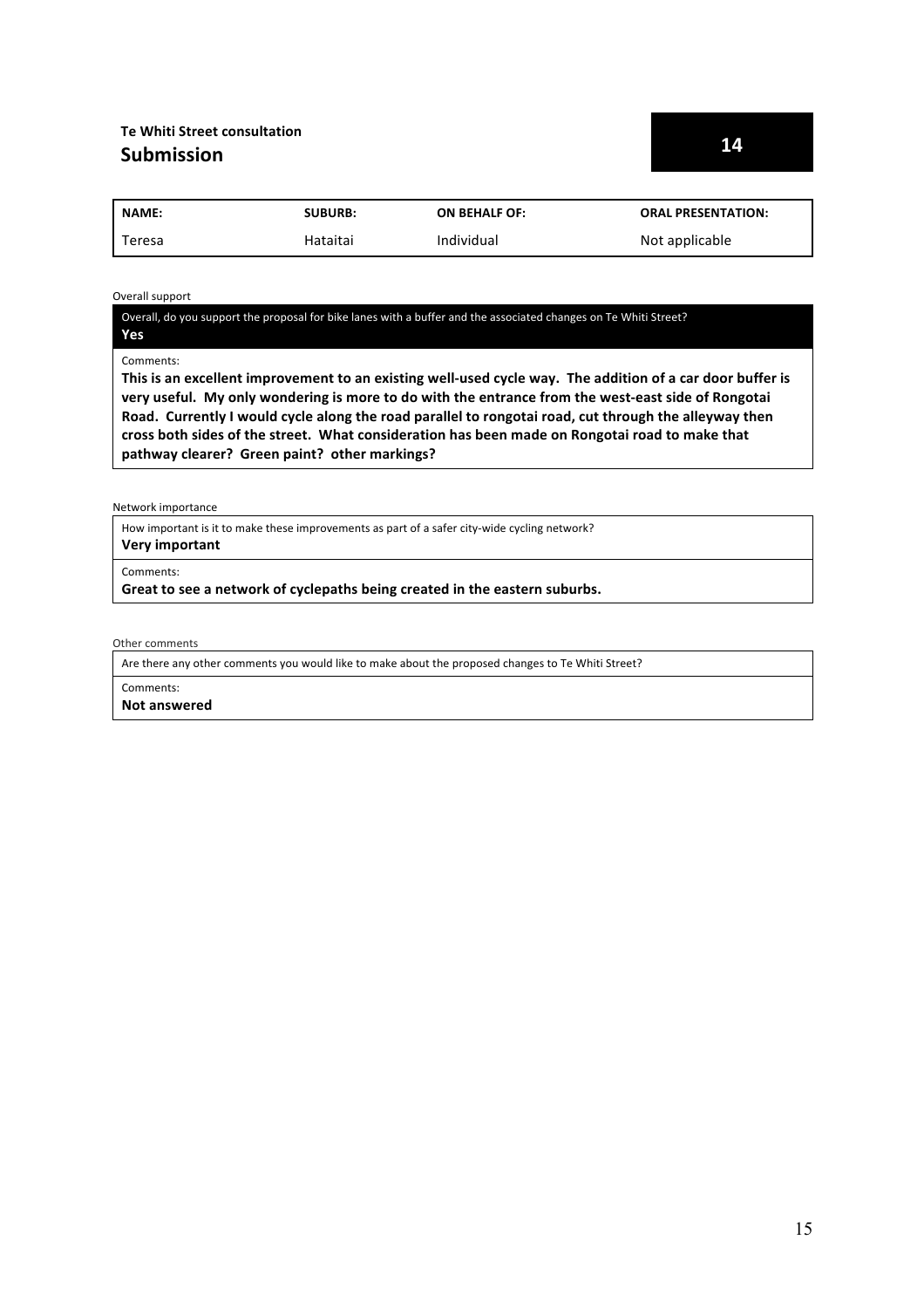| <b>NAME:</b>       | <b>SUBURB:</b> | <b>ON BEHALF OF:</b>                  | <b>ORAL PRESENTATION:</b> |
|--------------------|----------------|---------------------------------------|---------------------------|
| Dr Marion Leighton | Newtown        | Doctors for Active. Safe<br>Transport | Not applicable            |

Overall support

Overall, do you support the proposal for bike lanes with a buffer and the associated changes on Te Whiti Street? **Yes, but with changes** 

Comments:

Moving cars may find the narrower street a little nerve wracking and be more likely to drive partly in the cycle lane. Slowing the traffic will be important or stopping it from being a through street for cars would improve safety.

Network importance

How important is it to make these improvements as part of a safer city-wide cycling network?

**Very important**

Comments:

**Not answered**

Other comments

Are there any other comments you would like to make about the proposed changes to Te Whiti Street?

Comments: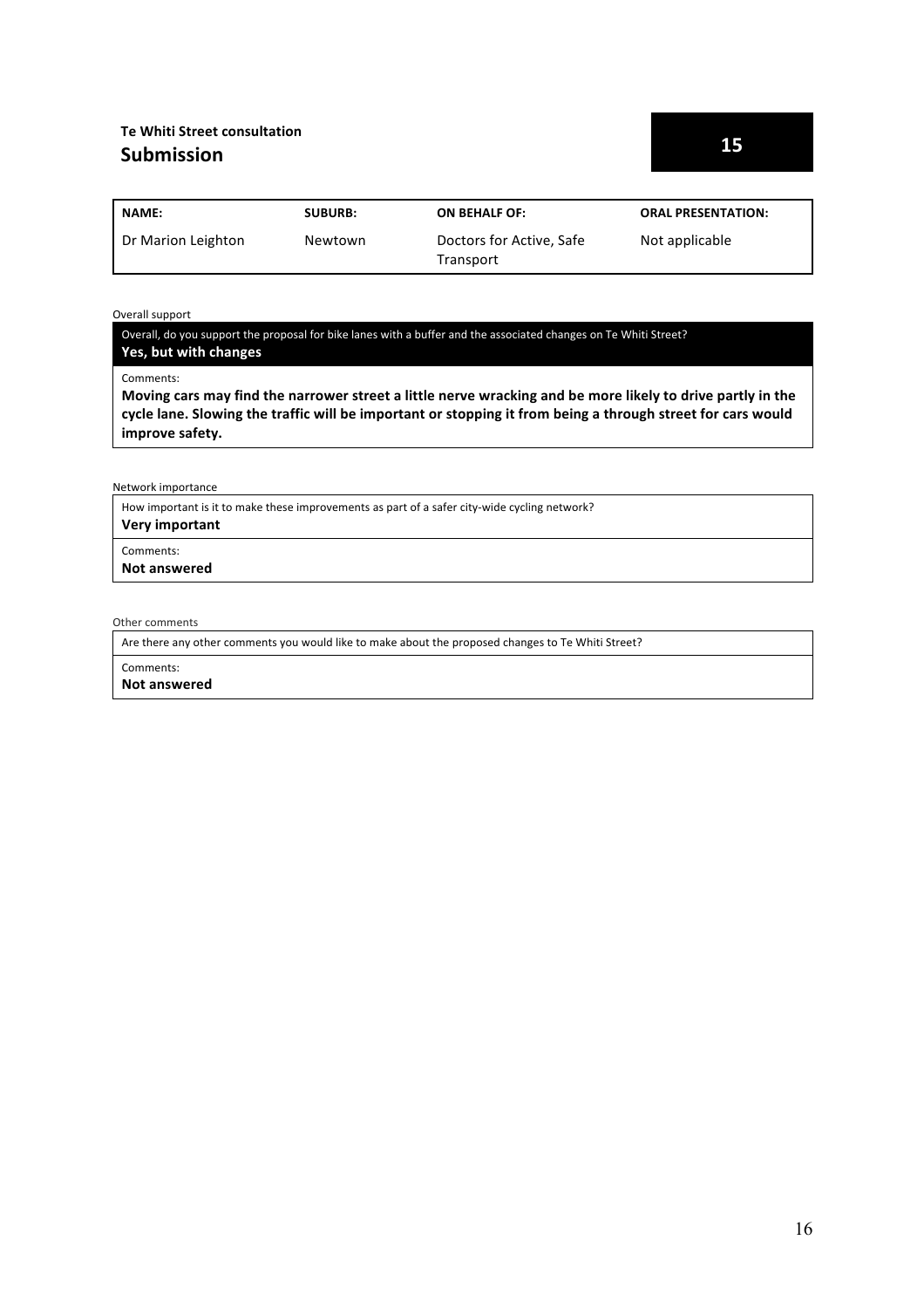# **Te Whiti Street consultation Submission 16**<br>**Submission 16**

| <b>NAME:</b>  | <b>SUBURB:</b> | <b>ON BEHALF OF:</b> | <b>ORAL PRESENTATION:</b> |
|---------------|----------------|----------------------|---------------------------|
| Mark Johnston | Melrose        | Individual           | Not applicable            |

Overall support

Overall, do you support the proposal for bike lanes with a buffer and the associated changes on Te Whiti Street? **Yes, but with changes** 

Comments:

It's a quiet street, but if you are going to put cars next to people on bikes with no segregation, consider lowering the speed limit or putting in judder bars.

Network importance

How important is it to make these improvements as part of a safer city-wide cycling network?

**Very important**

Comments:

**Not answered**

Other comments

Are there any other comments you would like to make about the proposed changes to Te Whiti Street?

Comments: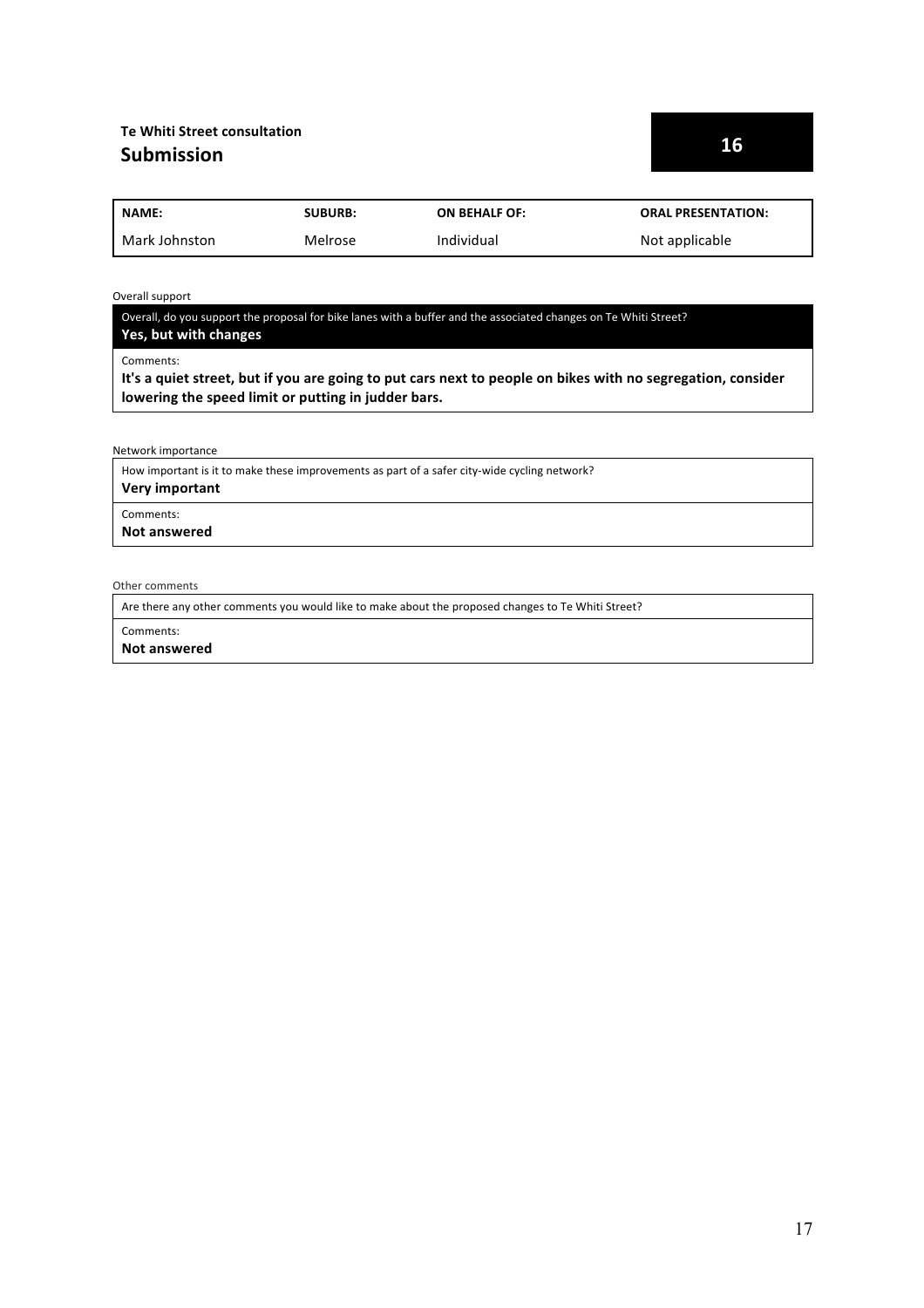| <b>NAME:</b> | <b>SUBURB:</b> | ON BEHALF OF: | <b>ORAL PRESENTATION:</b> |
|--------------|----------------|---------------|---------------------------|
| Nick T       | Newtown        | Individual    | Not applicable            |

Overall support

Overall, do you support the proposal for bike lanes with a buffer and the associated changes on Te Whiti Street?

**Yes**

Comments:

Traffic speeds should be lowered for this to feel safer for less-confident riders. Speed bumps, perhaps?

Network importance

How important is it to make these improvements as part of a safer city-wide cycling network?

#### **Moderately important**

Comments:

**Not answered** 

Other comments

Are there any other comments you would like to make about the proposed changes to Te Whiti Street?

Comments: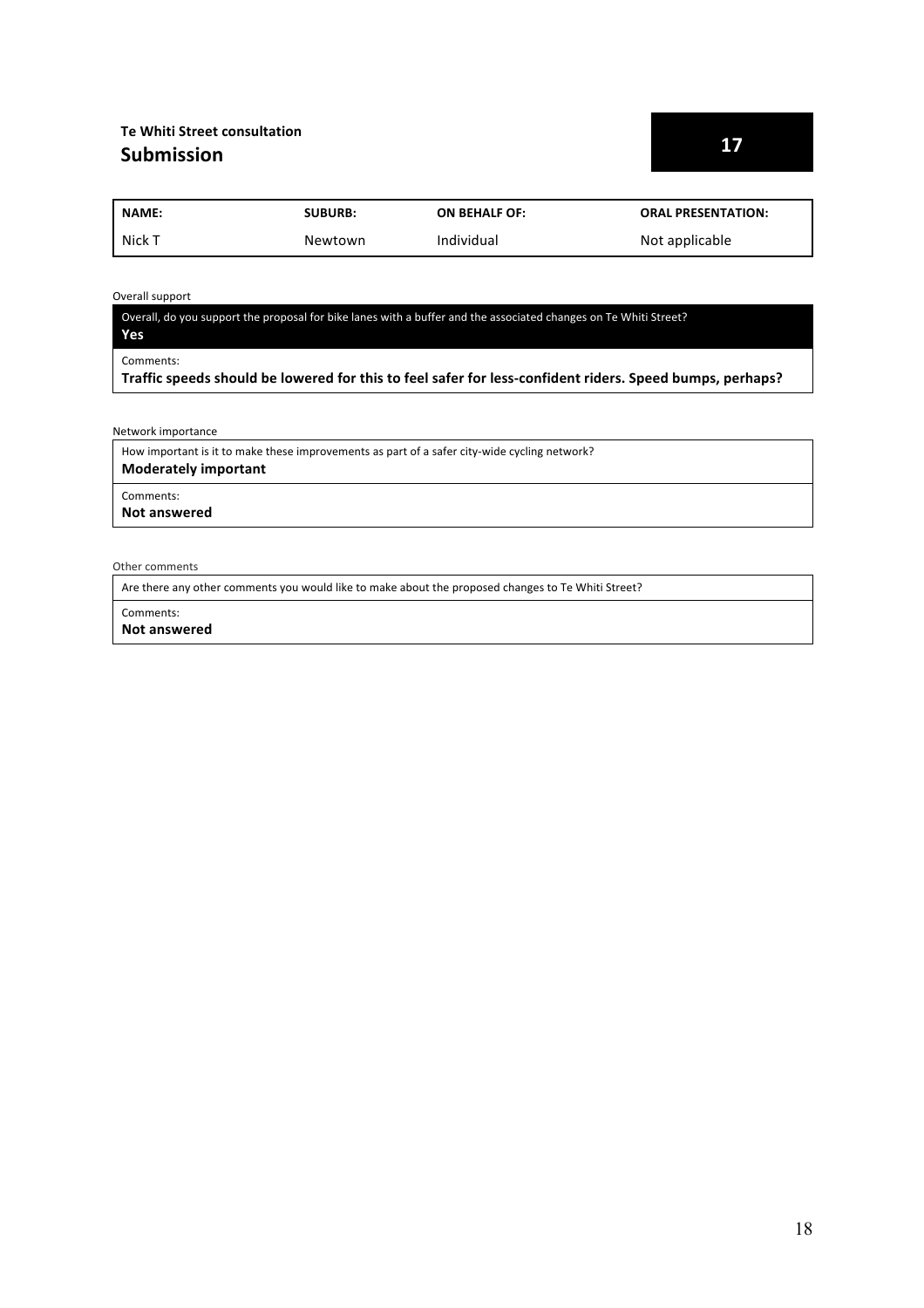#### **Te Whiti Street consultation Submission 18**<br>**Submission 18**

| <b>NAME:</b> | <b>SUBURB:</b> | <b>ON BEHALF OF:</b> | <b>ORAL PRESENTATION:</b> |
|--------------|----------------|----------------------|---------------------------|
| Peter        | Lyall Bay      | Individual           | Not applicable            |

Overall support

Overall, do you support the proposal for bike lanes with a buffer and the associated changes on Te Whiti Street? Yes, but with changes

Comments:

a link should be put in to connect to the leone gill cycleway that goes up the side of the park in Rongotai College. This would give access to the beach and Lyall bay. Better than Yule street

Network importance

How important is it to make these improvements as part of a safer city-wide cycling network?

**Very important**

Comments:

**Not answered** 

Other comments

Are there any other comments you would like to make about the proposed changes to Te Whiti Street?

Comments: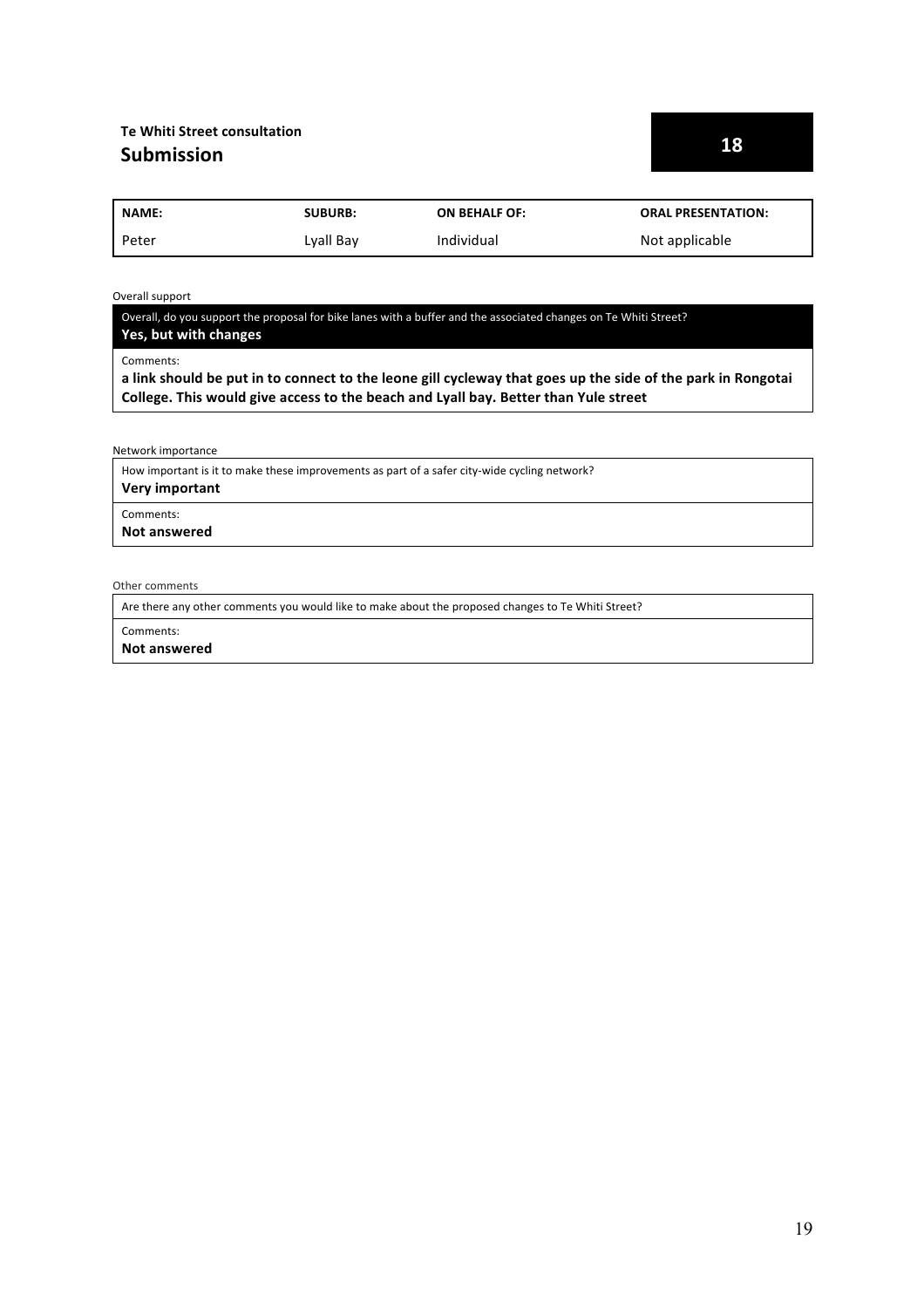| <b>NAME:</b>   | <b>SUBURB:</b> | ON BEHALF OF: | <b>ORAL PRESENTATION:</b> |
|----------------|----------------|---------------|---------------------------|
| Patrick Morgan | Newtown        | Individual    | Not applicable            |

Overall support

Overall, do you support the proposal for bike lanes with a buffer and the associated changes on Te Whiti Street? **Yes, but with changes** 

Comments:

Also needs traffic calming to make this design work. Physical buffer also recommended.

Network importance

How important is it to make these improvements as part of a safer city-wide cycling network?

**Not answered** 

Comments:

**Not answered** 

Other comments

Are there any other comments you would like to make about the proposed changes to Te Whiti Street?

Comments: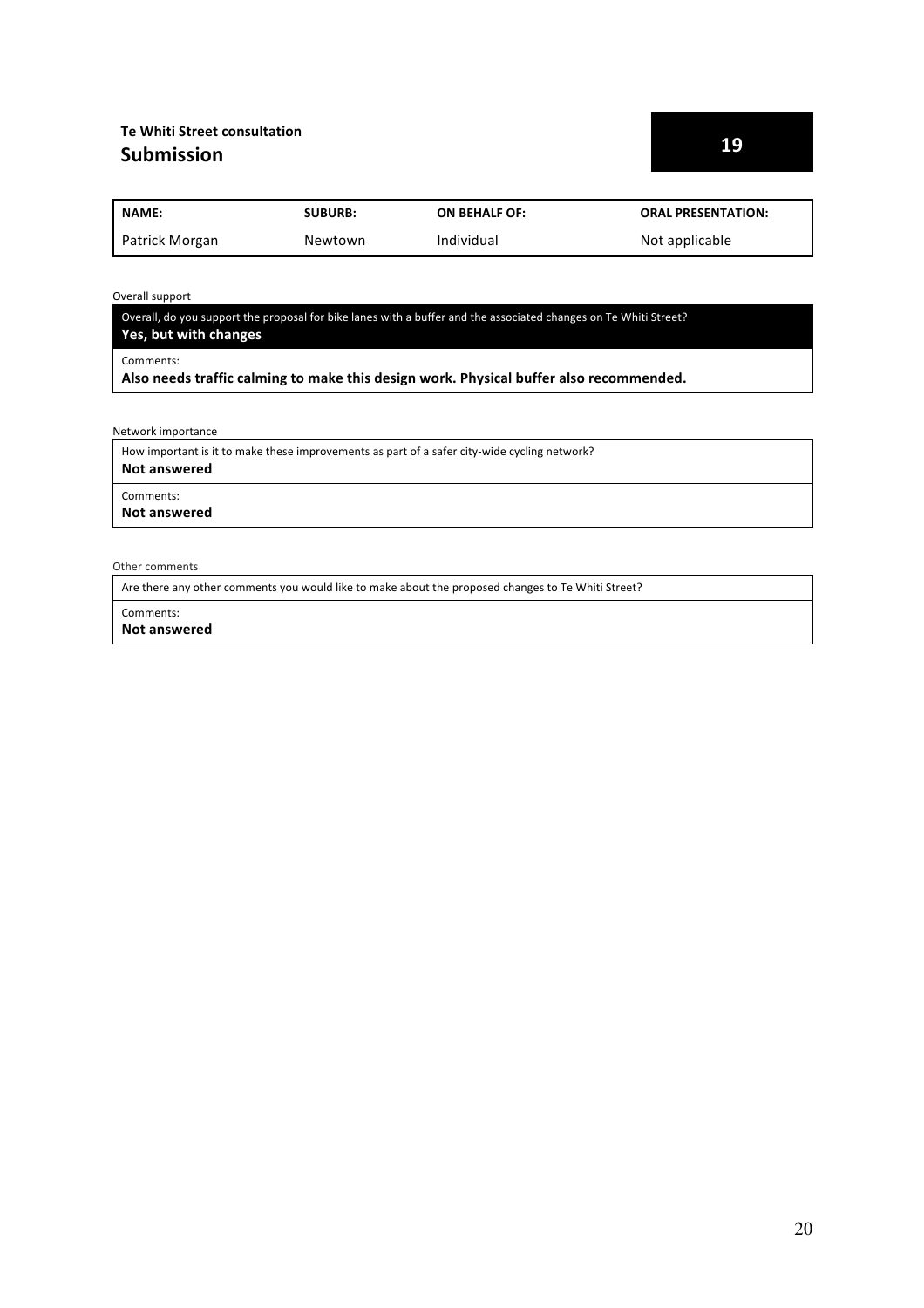| <b>NAME:</b> | <b>SUBURB:</b> | ON BEHALF OF: | <b>ORAL PRESENTATION:</b> |
|--------------|----------------|---------------|---------------------------|
| Peter        | Hataitai       | Individual    | Not applicable            |

Overall support

Overall, do you support the proposal for bike lanes with a buffer and the associated changes on Te Whiti Street? **Yes** Comments: **Not answered** 

Network importance

How important is it to make these improvements as part of a safer city-wide cycling network?

**Very important**

Comments:

**Not answered** 

Other comments

Are there any other comments you would like to make about the proposed changes to Te Whiti Street?

Comments: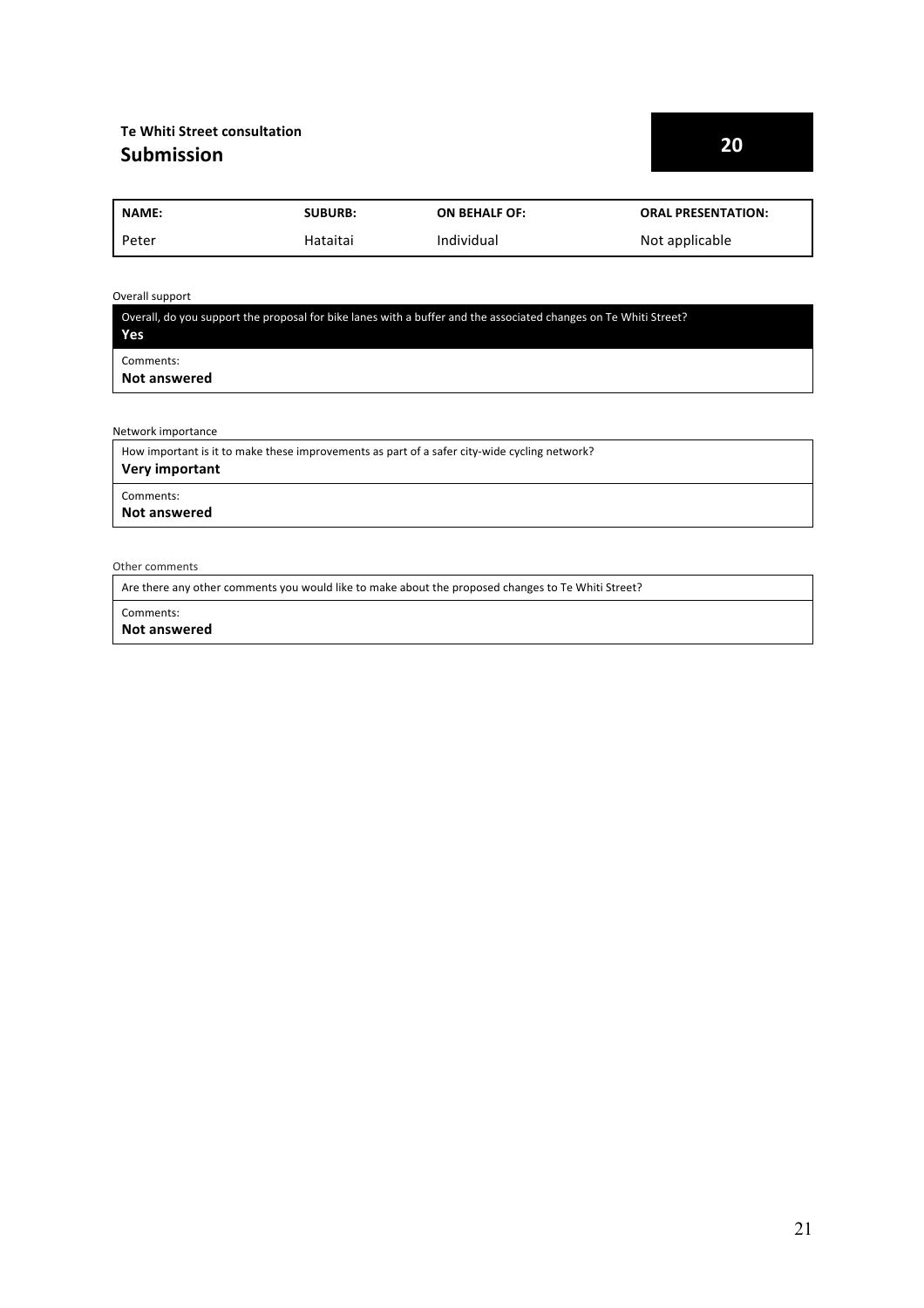| <b>NAME:</b> | <b>SUBURB:</b>  | ON BEHALF OF: | <b>ORAL PRESENTATION:</b> |
|--------------|-----------------|---------------|---------------------------|
| R Petherick  | Strathmore Park | Individual    | Not applicable            |

Overall support

Overall, do you support the proposal for bike lanes with a buffer and the associated changes on Te Whiti Street? **Yes**

Comments:

This road currently works well as a cycle route, but the addition of door buffer zones and especially the removal of parks close to intersections will be a big safety improvement.

Network importance

How important is it to make these improvements as part of a safer city-wide cycling network?

**Very important**

Comments:

This road provides a key "safe" link in the cycle network between Coutts Street and Rongotai Road.

Other comments

Are there any other comments you would like to make about the proposed changes to Te Whiti Street?

Comments: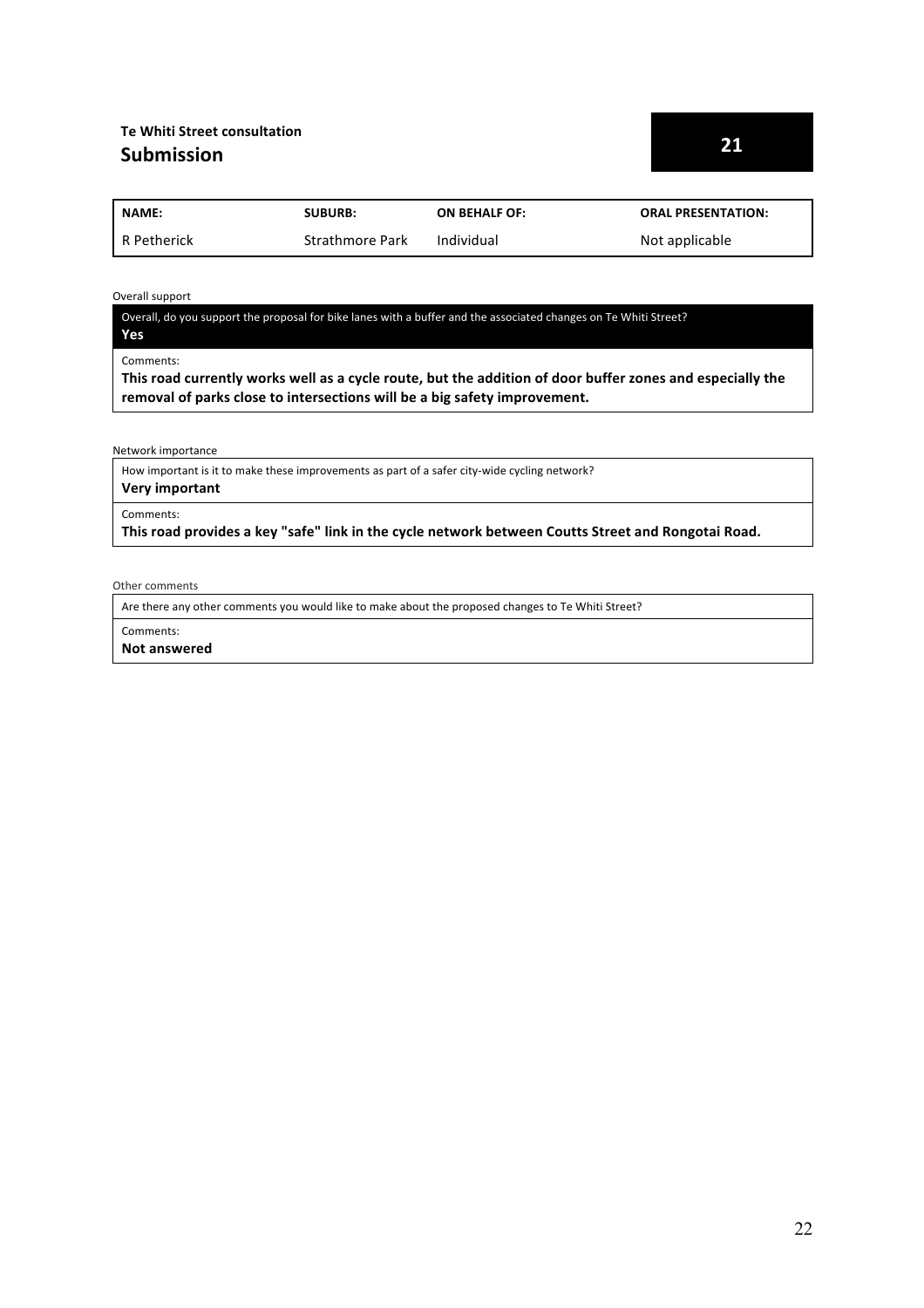| <b>NAME:</b> | <b>SUBURB:</b> | <b>ON BEHALF OF:</b> | <b>ORAL PRESENTATION:</b> |
|--------------|----------------|----------------------|---------------------------|
| Ron Beernink | Other          | Individual           | Not applicable            |

Overall support

Overall, do you support the proposal for bike lanes with a buffer and the associated changes on Te Whiti Street? Yes, but with changes

Comments:

This design is a reasonable compromise if it can be done in combination with traffic calming / enforced lower speeds to protect less confident cyclists (and in particular children) from cars and other motorised **traffic.**

Network importance

How important is it to make these improvements as part of a safer city-wide cycling network?

**Important**

Comments:

This is an important part of the cycling network

Other comments

Are there any other comments you would like to make about the proposed changes to Te Whiti Street?

Comments: **Not answered**

23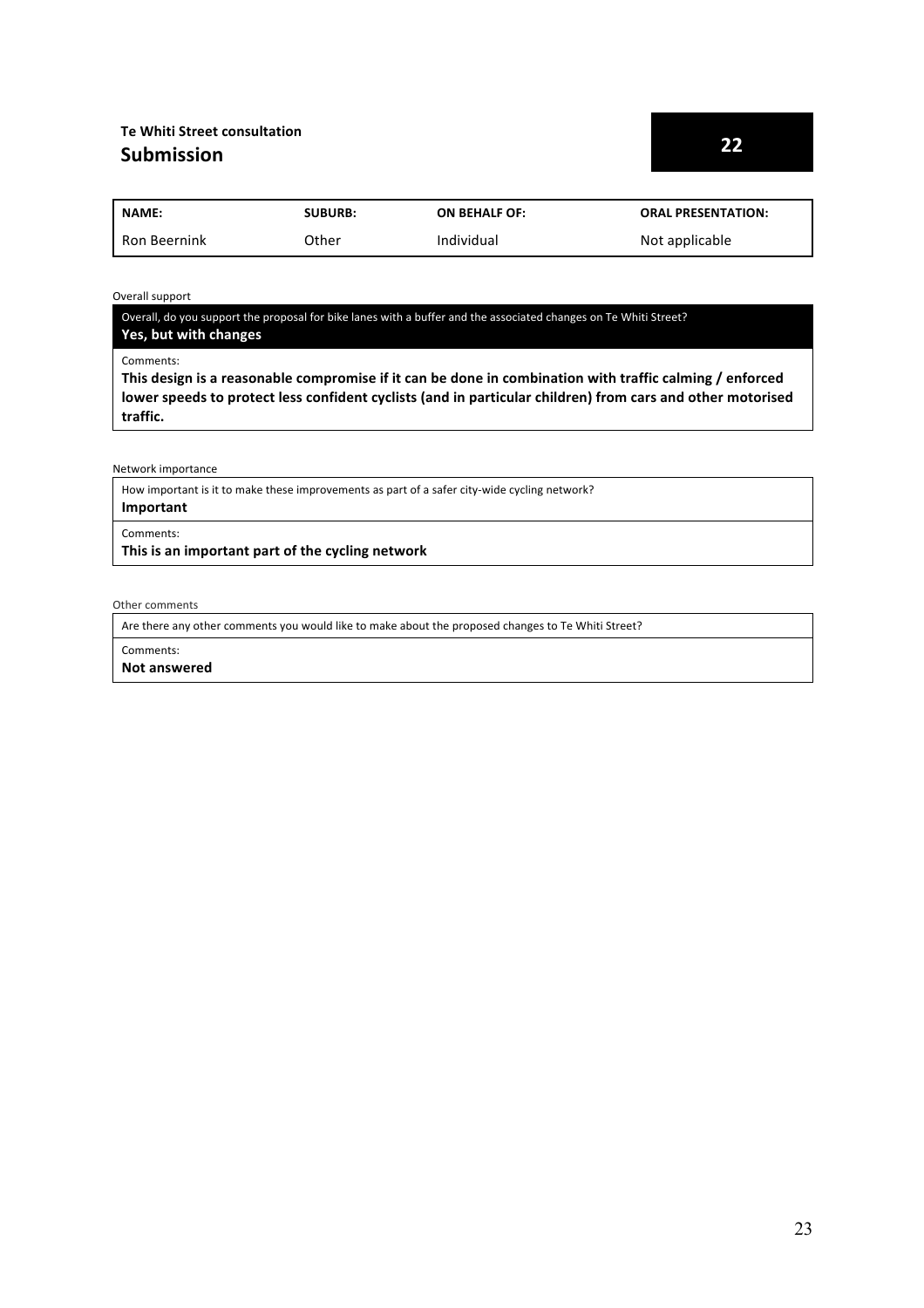| <b>NAME:</b> | <b>SUBURB:</b> | ON BEHALF OF: | <b>ORAL PRESENTATION:</b> |
|--------------|----------------|---------------|---------------------------|
| Thomas O     | Aro Valley     | Individual    | Not applicable            |

Overall support

Overall, do you support the proposal for bike lanes with a buffer and the associated changes on Te Whiti Street? **Yes**

Comments:

This looks great, simple and effective.

Network importance

How important is it to make these improvements as part of a safer city-wide cycling network?

**Very important**

Comments:

Nice idea to remove a carpark at the end for visibility. Car parking is ample here, feel free to remove a few more if necessary.

Other comments

Are there any other comments you would like to make about the proposed changes to Te Whiti Street?

Comments: